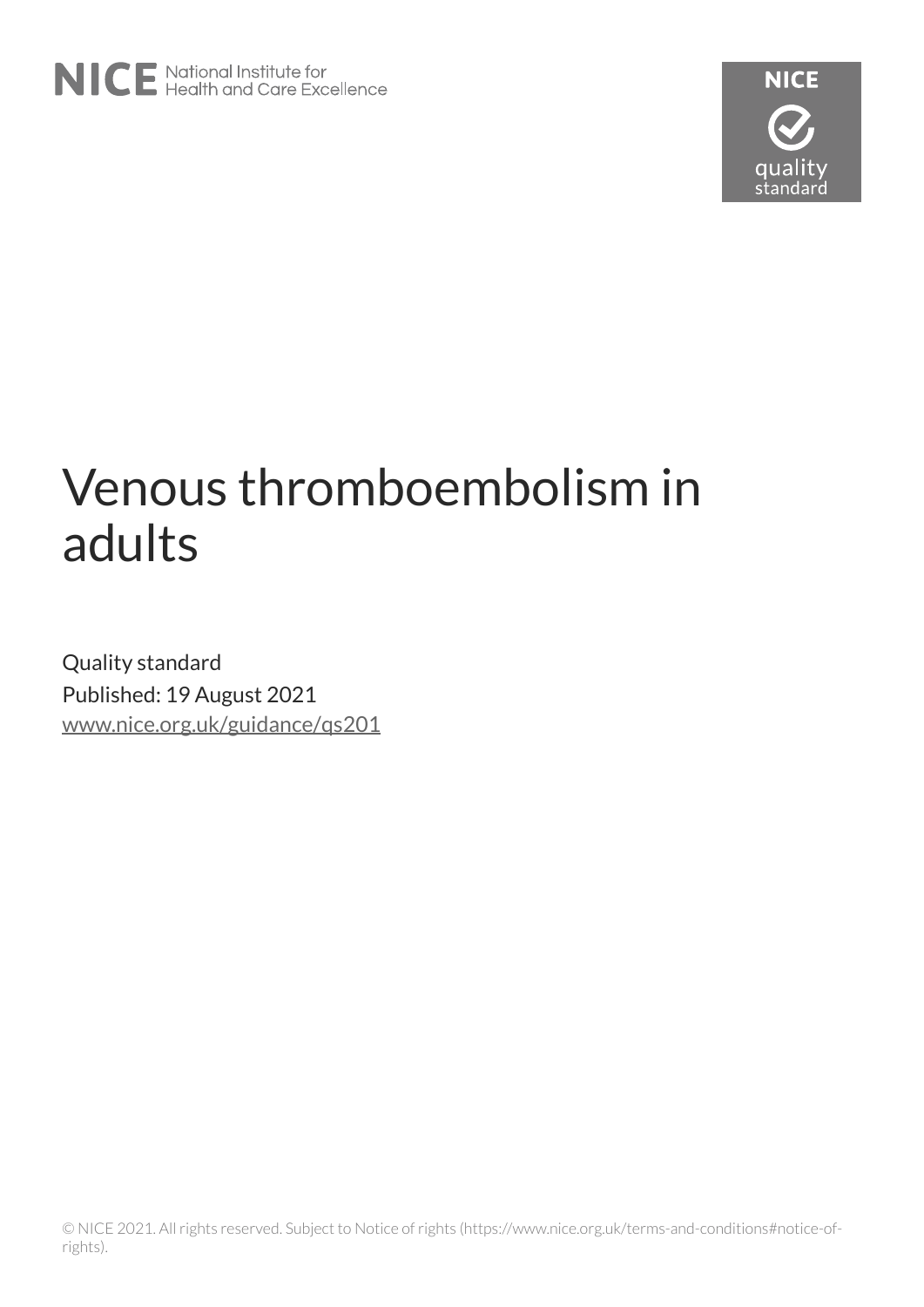# **Contents**

| Quality statement 1: Timing of pharmacological venous thromboembolism prophylaxis 6              |  |
|--------------------------------------------------------------------------------------------------|--|
|                                                                                                  |  |
|                                                                                                  |  |
|                                                                                                  |  |
|                                                                                                  |  |
|                                                                                                  |  |
|                                                                                                  |  |
|                                                                                                  |  |
| Quality statement 2: Venous thromboembolism risk assessment for people with lower limb           |  |
|                                                                                                  |  |
|                                                                                                  |  |
|                                                                                                  |  |
|                                                                                                  |  |
|                                                                                                  |  |
|                                                                                                  |  |
|                                                                                                  |  |
| Quality statement 3: Proximal leg vein ultrasound scan for a 'likely' deep vein thrombosis Wells |  |
|                                                                                                  |  |
|                                                                                                  |  |
|                                                                                                  |  |
|                                                                                                  |  |
|                                                                                                  |  |
|                                                                                                  |  |
|                                                                                                  |  |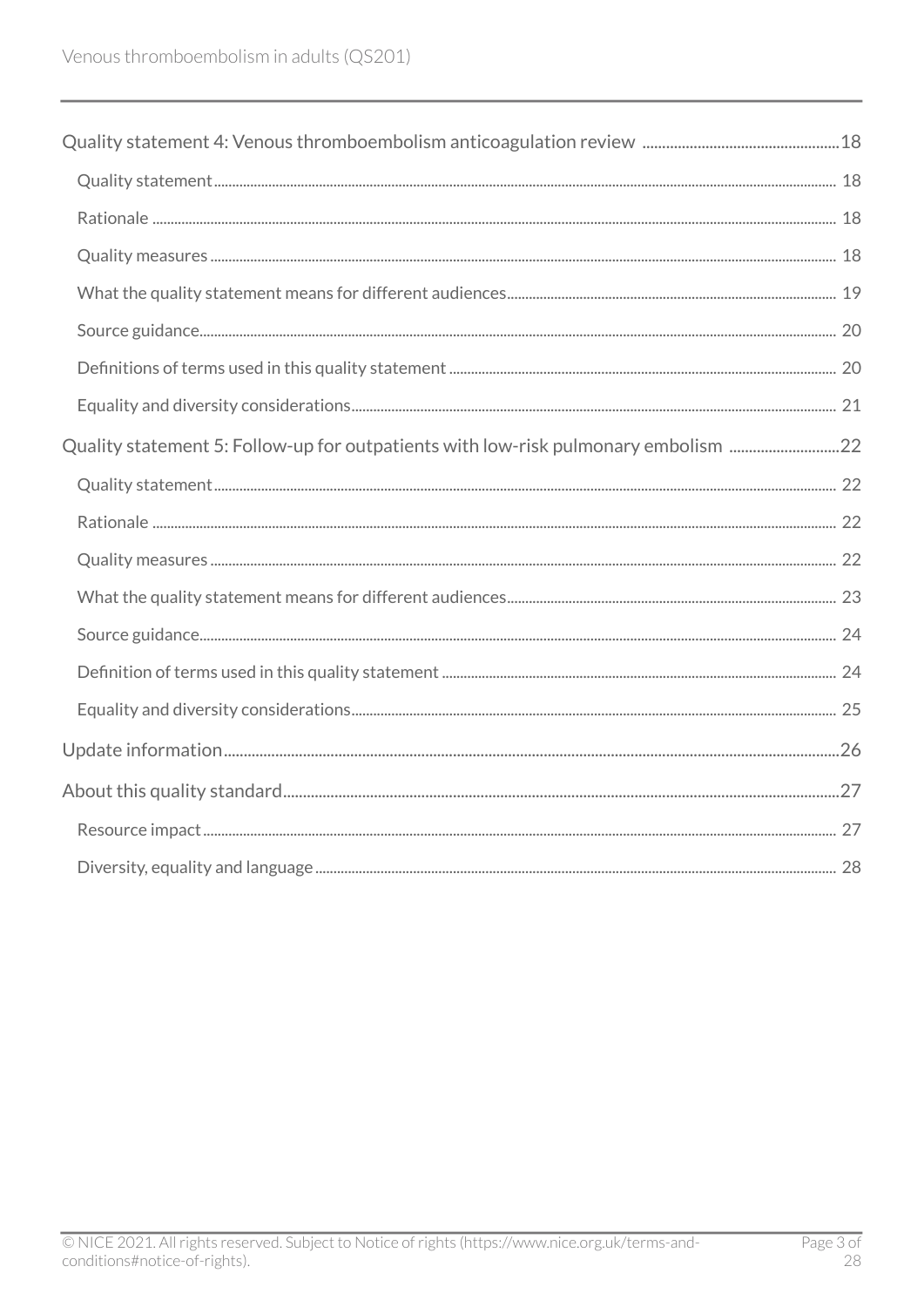This standard replaces QS3 and QS29.

This standard is based on NG89 and NG158.

This standard should be read in conjunction with QS2 and QS120.

## <span id="page-3-0"></span>Quality statements

[Statement 1](#page-5-0) People aged 16 and over who are in hospital and assessed as needing pharmacological venous thromboembolism (VTE) prophylaxis start it as soon as possible and within 14 hours of hospital admission. [2010, updated 2021]

[Statement 2](#page-9-0)People aged 16 and over who are discharged with lower limb immobilisation are assessed to identify their risk of VTE. [new 2021]

[Statement 3](#page-13-0)People aged 18 and over with a deep vein thrombosis (DVT) Wells score of 2 points or more have a proximal leg vein ultrasound scan within 4 hours of it being requested. [2013, updated 2021]

[Statement 4](#page-17-0)People aged 18 and over taking anticoagulation treatment after a VTE have a review at 3 months and then at least once a year if they continue to take it long term. [2013, updated 2021]

[Statement 5](#page-21-0)People aged 18 and over having outpatient treatment for suspected or confirmed lowrisk pulmonary embolism (PE) have an agreed plan for monitoring and follow-up. [new 2021]

In 2021, this quality standard was updated and statements prioritised in 2010 and 2013 were updated [2010 or 2013, updated 2021] or replaced [new 2021]. For more information, see update [information](#page-25-0).

Statements from the 2010 quality standard for venous thromboembolism in adults: reducing the [risk in hospital](https://www.nice.org.uk/guidance/qs3) and the 2013 quality standard for [venous thromboembolism in adults: diagnosis and](https://www.nice.org.uk/guidance/qs29) [management](https://www.nice.org.uk/guidance/qs29) that are still supported by the evidence may still be useful at a local level. They are available as PDFs.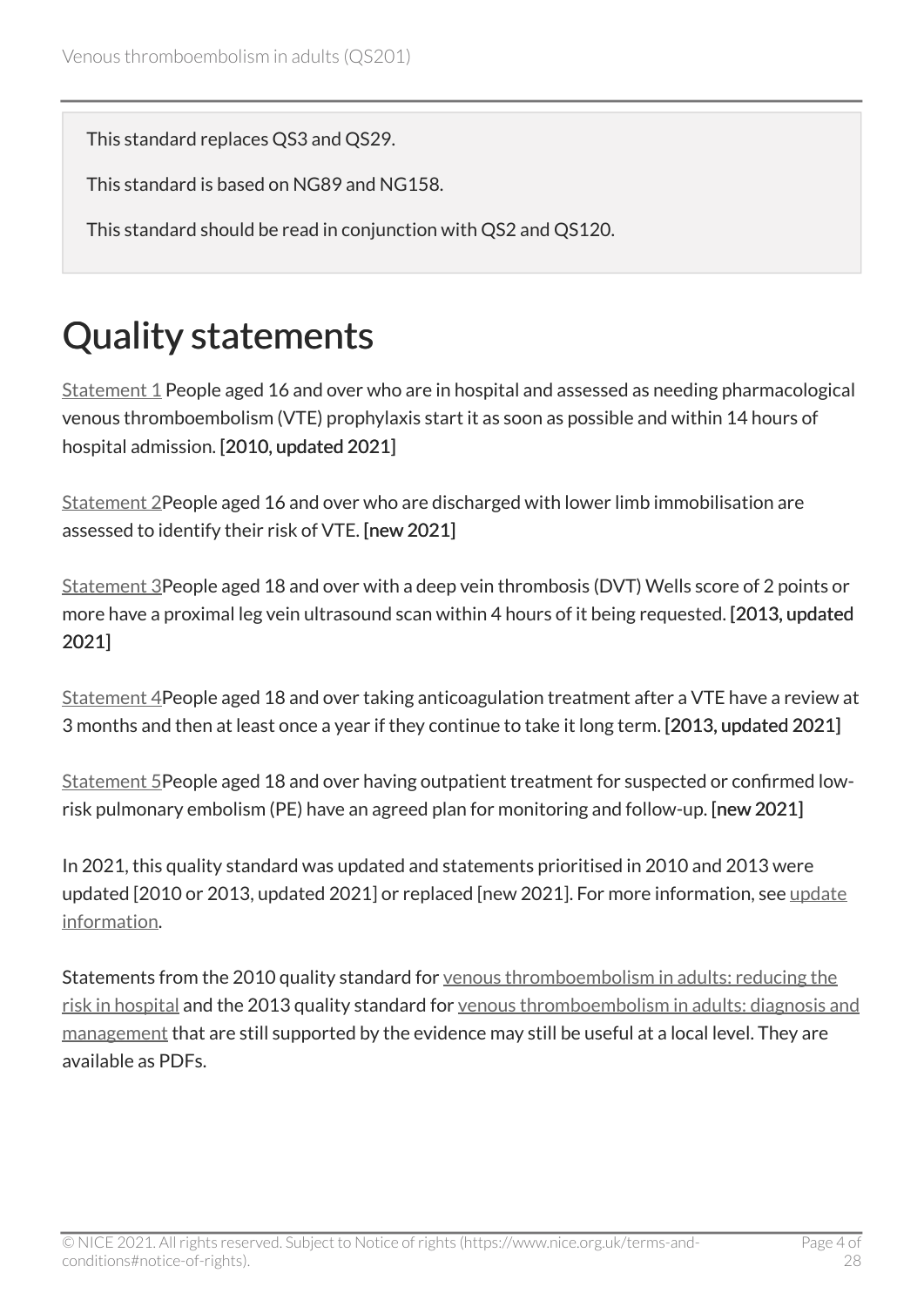NICE has developed guidance and a quality standard on people's experiences using adult NHS services and adult mental health services (see the [NICE Pathway on patient experience in](https://pathways.nice.org.uk/pathways/patient-experience-in-adult-nhs-services) [adult NHS services](https://pathways.nice.org.uk/pathways/patient-experience-in-adult-nhs-services) and [service user experience in adult mental health services\)](https://pathways.nice.org.uk/pathways/service-user-experience-in-adult-mental-health-services).

Statements 2 and 4 in the [NICE quality standard on patient experience in adult NHS services](https://www.nice.org.uk/guidance/qs15) are particularly relevant in the context of supporting adults with reducing the risk of venous thromboembolism (VTE) or diagnosing and treating VTE.

Other quality standards that should be considered when commissioning or providing services for venous thromboembolic disease services include:

- [Stroke in adults. NICE quality standard](https://www.nice.org.uk/guidance/qs2) 2
- [Medicines optimisation. NICE quality standard](https://www.nice.org.uk/guidance/qs120) 120

A full list of NICE quality standards is available from the [quality standards topic library](http://www.nice.org.uk/Standards-and-Indicators/Developing-NICE-quality-standards-/Quality-standards-topic-library).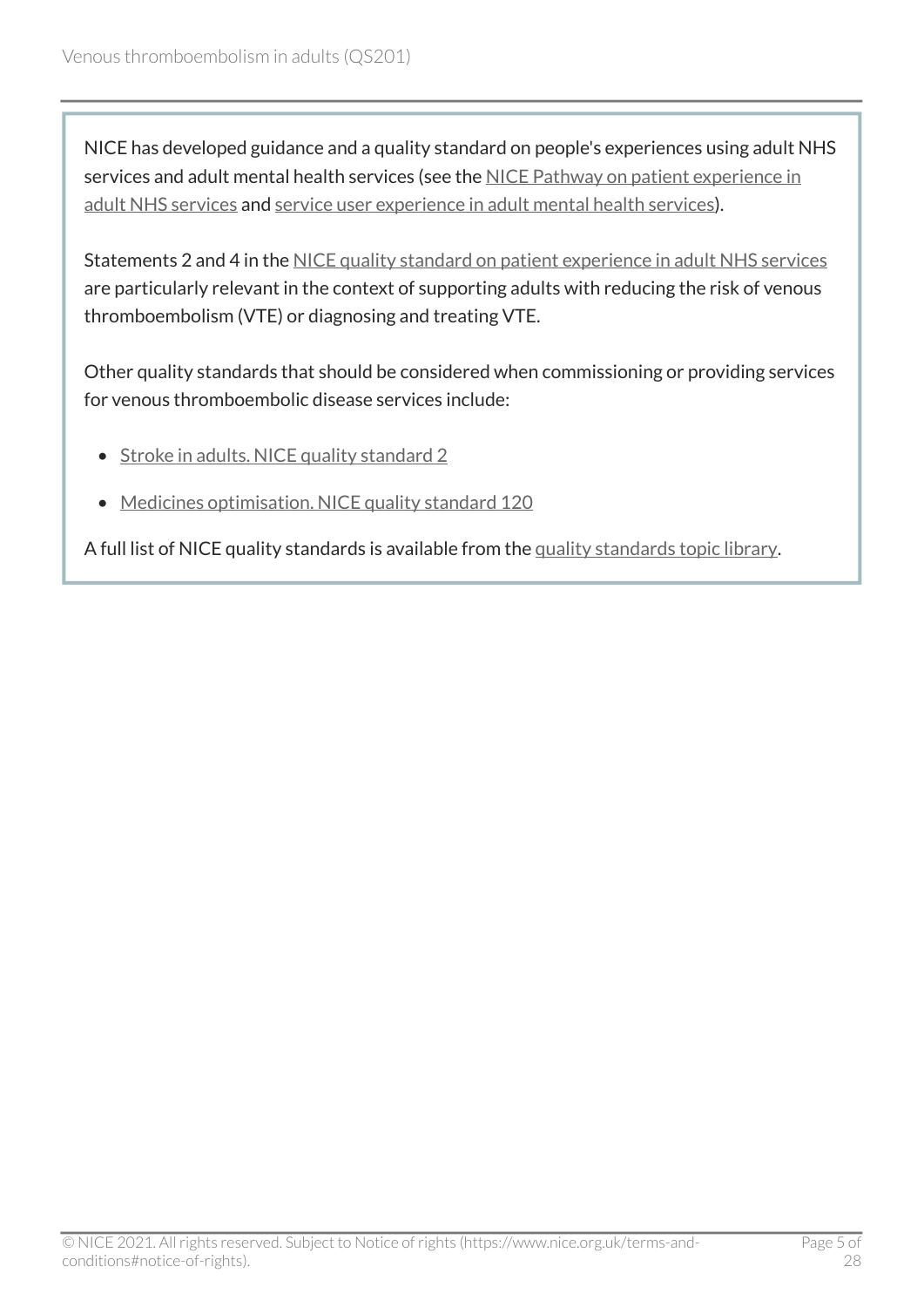## <span id="page-5-0"></span>Quality statement 1: Timing of pharmacological venous thromboembolism prophylaxis

## <span id="page-5-1"></span>Quality statement

People aged 16 and over who are in hospital and assessed as needing pharmacological venous thromboembolism (VTE) prophylaxis start it as soon as possible and within 14 hours of hospital admission. [2010, updated 2021]

## <span id="page-5-2"></span>Rationale

VTE risk assessments are carried out for most people admitted to hospital, but the results are not always acted on promptly, meaning that pharmacological prophylaxis can be delayed and the risk of hospital-acquired thrombosis increased. Ensuring that prophylaxis is started as soon as possible and within 14 hours of hospital admission for medical, surgical and trauma patients will reduce the chance of VTE.

## <span id="page-5-3"></span>Quality measures

The following measures can be used to assess the quality of care or service provision specified in the statement. They are examples of how the statement can be measured and can be adapted and used flexibly.

### Structure

Evidence of arrangements to ensure that people aged 16 and over who are in hospital and assessed as needing pharmacological VTE prophylaxis start it as soon as possible and within 14 hours of hospital admission.

Data source: No routinely collected national data for this measure has been identified. Data can be collected from information recorded locally by healthcare professionals and provider organisations, for example from service protocols and prescribing systems.

#### **Process**

Proportion of people aged 16 and over who are in hospital and assessed as needing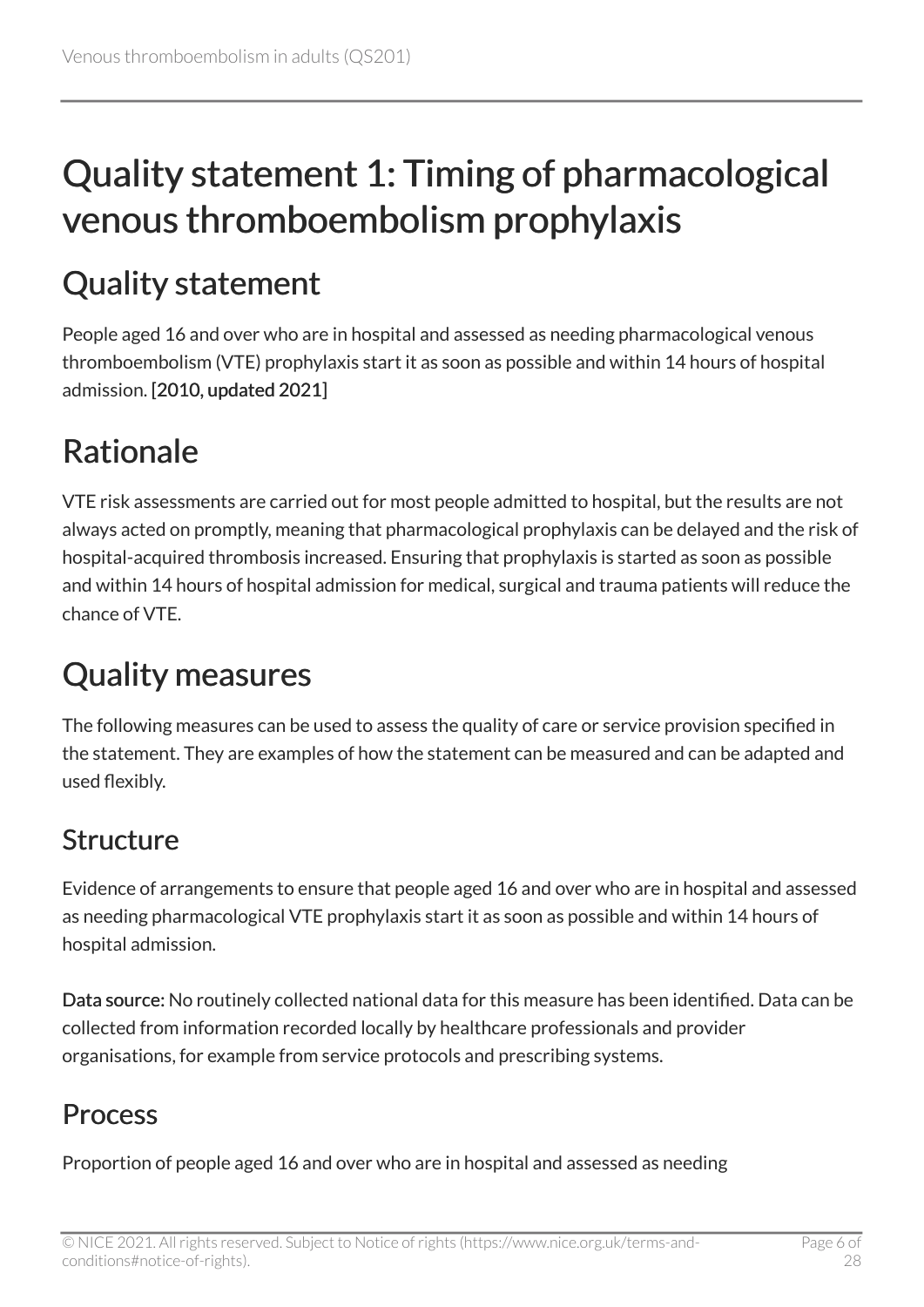pharmacological VTE prophylaxis who start it within 14 hours of hospital admission.

Numerator – the number in the denominator who start pharmacological VTE prophylaxis within 14 hours of hospital admission.

Denominator – the number of people aged 16 and over who are in hospital and assessed as needing pharmacological VTE prophylaxis.

Data source: No routinely collected national data for this measure has been identified. Data can be collected from information recorded locally by healthcare professionals and provider organisations, for example from patient records.

#### **Outcome**

Rates of hospital-acquired thrombosis (HAT).

Data source: Data can be collected from information recorded locally by healthcare professionals and provider organisations, for example from patient records. The [Royal National Orthopaedic](https://www.gettingitrightfirsttime.co.uk/thrombosis-survey/) [Hospital, NHS England and NHS Improvement's GIRFT Thrombosis Survey](https://www.gettingitrightfirsttime.co.uk/thrombosis-survey/) includes the number of HAT cases.

### <span id="page-6-0"></span>What the quality statement means for different audiences

Service providers (secondary care services) ensure that written clinical protocols are in place so that people aged 16 and over who are in hospital and assessed as needing pharmacological VTE prophylaxis start it as soon as possible and within 14 hours of hospital admission. They also have clinical protocols on considering an adjusted dose of low molecular weight heparin (LMWH) for people who are at extremes of body weight or have impaired renal function. They ensure that they have healthcare professionals available to carry out the assessment and prescribing systems designed to start VTE prophylaxis within this timeframe.

Healthcare professionals (such as pharmacists, advanced nurse practitioners and doctors) prescribe pharmacological VTE prophylaxis to people aged 16 and over who are in hospital and assessed as needing pharmacological VTE prophylaxis. They discuss the medicine with the person and involve them in making decisions about it, and give them verbal and written information on the importance of using pharmacological VTE prophylaxis correctly and possible side effects. They make sure that the person starts treatment as soon as possible and within 14 hours of hospital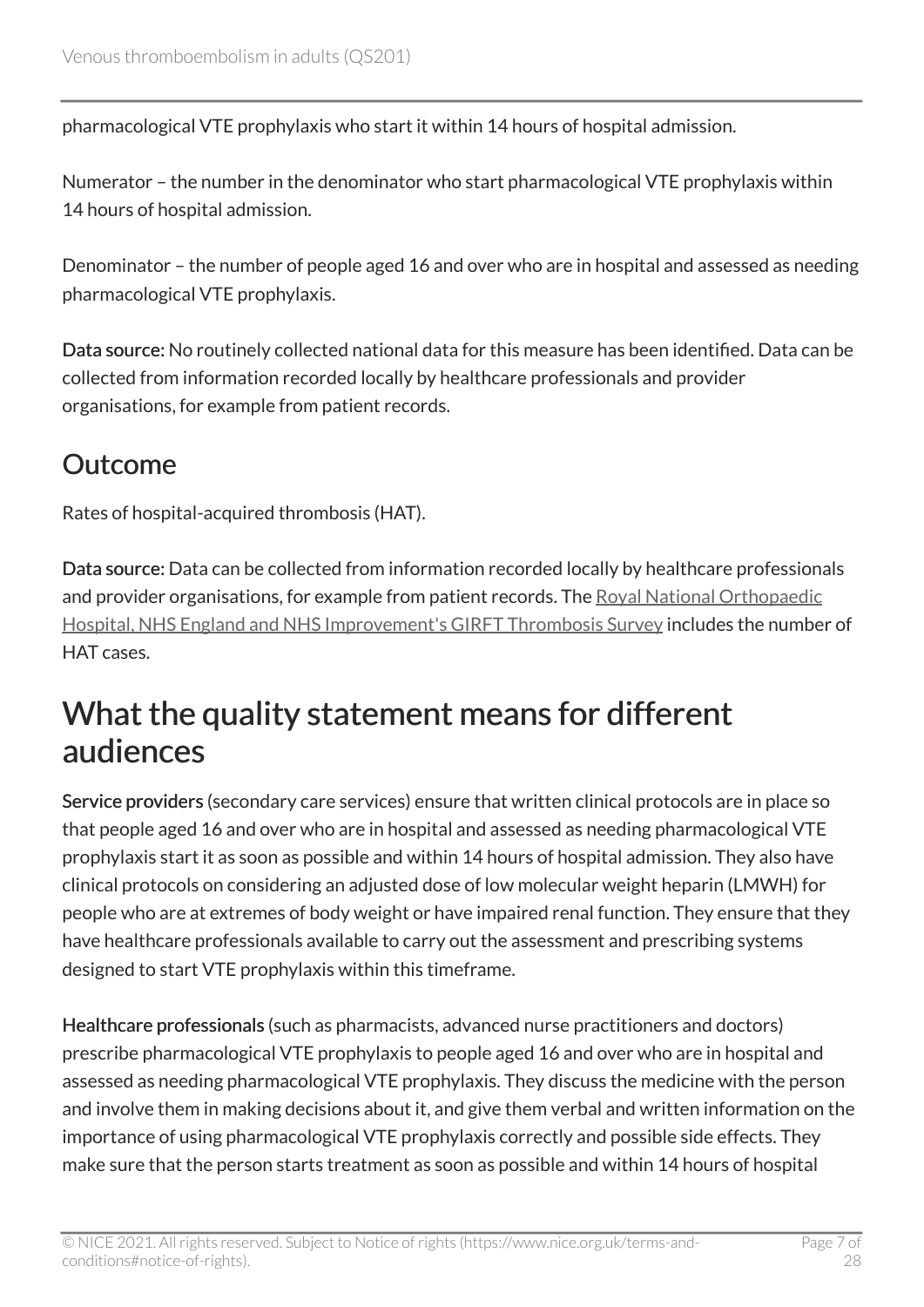admission. For people at extremes of body weight or with impaired renal function, they consider adjusting the dose of LMWH in line with the summary of product characteristics and locally agreed protocols.

Commissioners (clinical commissioning groups) ensure that services have written clinical protocols in place for people in hospital who are assessed as needing pharmacological VTE prophylaxis to start it as soon as possible and within 14 hours of hospital admission. They also ensure they have clinical protocols on considering an adjusted dose of LMWH for people who are at extremes of body weight or have impaired renal function. They ensure that services have healthcare professionals available to carry out the assessment and prescribing systems designed to start VTE prophylaxis within this timeframe.

Peopleaged 16 and over who are in hospital and who need medicine to prevent blood clots start taking the medicine within 14 hours of being admitted to hospital. People who have a very low or high body weight or whose kidney function is impaired have the dose of medicine they are given adjusted. They discuss the medicine with a healthcare professional and make decisions about taking it. Their healthcare professional explains and gives them written information about how to use the medicine and any possible side effects.

### <span id="page-7-0"></span>Source guidance

Venous thromboembolism in over [16s: reducing the risk of hospital-acquired deep vein thrombosis](https://www.nice.org.uk/guidance/ng89)  [or pulmonary embolism. NICE guideline NG89](https://www.nice.org.uk/guidance/ng89) (2018), recommendations 1.1.4 and 1.1.7

## <span id="page-7-1"></span>Definition of terms used in this quality statement

#### People aged 16 and over who are in hospital

This includes medical, surgical and trauma patients. [NICE's guideline on venous thromboembolism](https://www.nice.org.uk/guidance/ng89)  [in over](https://www.nice.org.uk/guidance/ng89) 16s, sections 1.4 to 1.15, should be referred to for population-specific recommendations on different timings and types of pharmacological VTE prophylaxis.

[[NICE's guideline on venous thromboembolism in over](https://www.nice.org.uk/guidance/ng89) 16s, recommendations 1.1.4, 1.1.6 and 1.1.7]

### Hospital admission

Admission as an inpatient, where a bed is provided for 1 or more nights, or admission as a day patient, where a bed is provided for a procedure including surgery or chemotherapy but not for an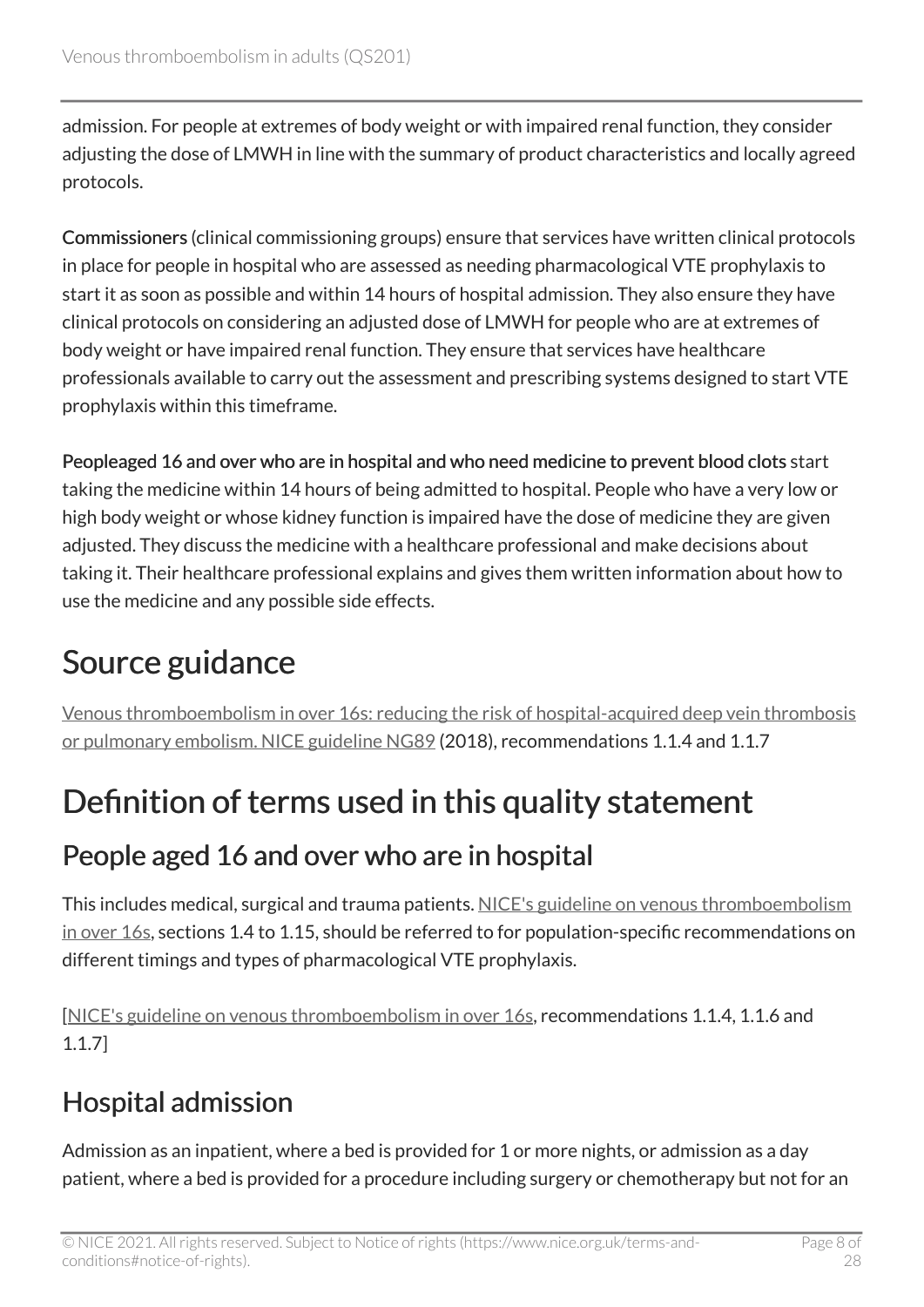#### overnight stay.

[[NICE's guideline on venous thromboembolism in over](https://www.nice.org.uk/guidance/ng89) 16s, terms used in this guideline]

### <span id="page-8-0"></span>Equality and diversity considerations

The supporting information for this statement highlights that people should be given verbal and written information on using VTE prophylaxis correctly and the possible side effects. Information should be in a format that suits their needs and preferences. It should be accessible to people who do not speak or read English, and it should be culturally appropriate and age appropriate. For people with additional needs related to a disability, impairment or sensory loss, information should also be provided as set out in [NHS England's Accessible Information Standard](https://www.england.nhs.uk/ourwork/accessibleinfo/) or the equivalent standards for the devolved nations.

Heparins are a type of pharmacological prophylaxis used to prevent VTE. They are of animal origin and this may be of concern to some people because of religious or ethical beliefs. The suitability, advantages and disadvantages of alternatives to heparin should be discussed with the person.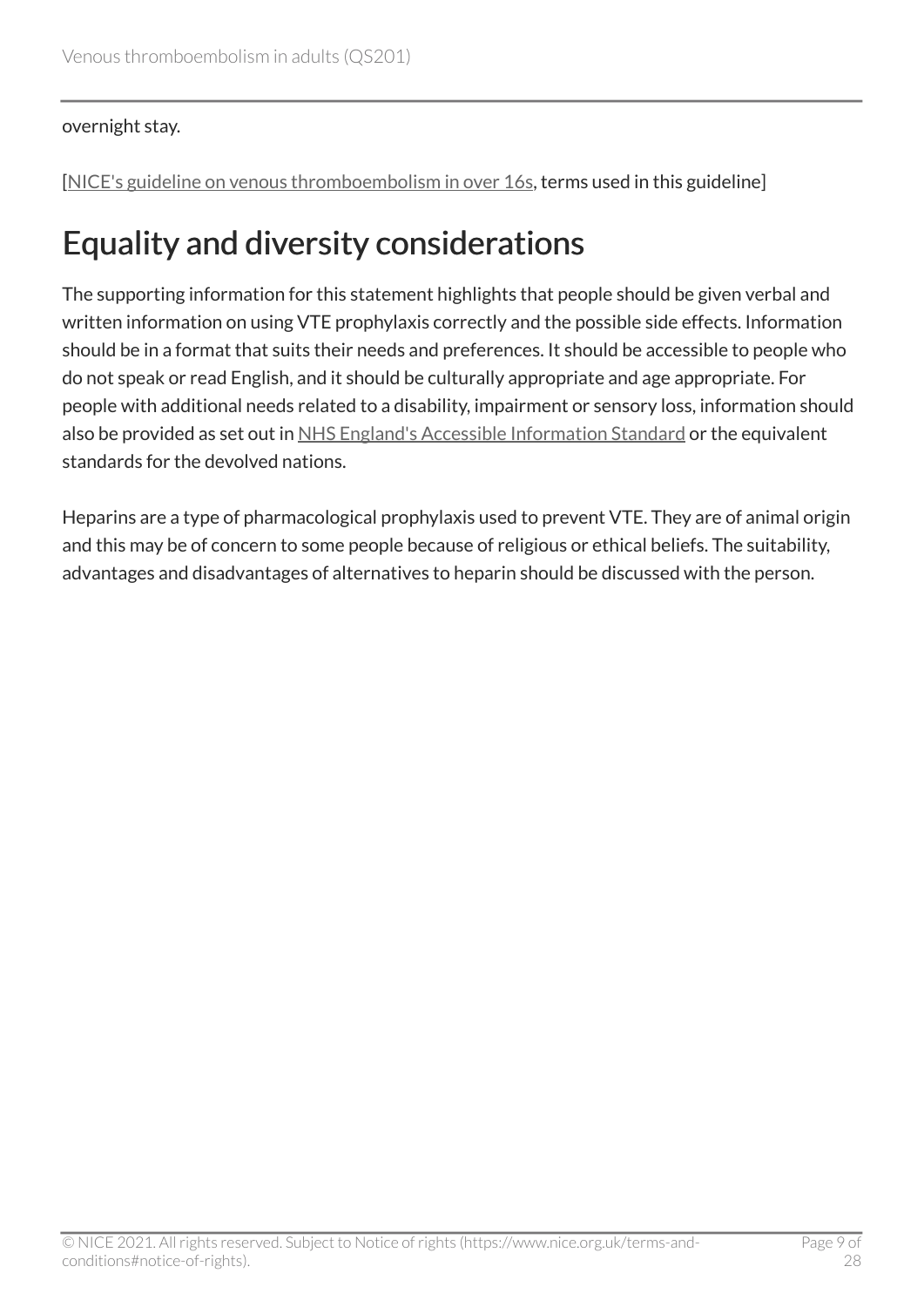## <span id="page-9-0"></span>Quality statement 2: Venous thromboembolism risk assessment for people with lower limb immobilisation

## <span id="page-9-1"></span>Quality statement

People aged 16 and over who are discharged with lower limb immobilisation are assessed to identify their risk of venous thromboembolism (VTE). [new 2021]

## <span id="page-9-2"></span>Rationale

A significant number of people are discharged after hospital treatment for trauma or orthopaedic surgery with temporary lower limb immobilisation. These people may have an increased risk of VTE, but may not have their VTE risk assessed if they are treated in the emergency department or as outpatients. Ensuring that they have a risk assessment will enable them to have VTE prophylaxis if needed and reduce their risk of VTE and mortality. It is also an opportunity to explain the risks of VTE from immobilisation to them.

## <span id="page-9-3"></span>Quality measures

The following measures can be used to assess the quality of care or service provision specified in the statement. They are examples of how the statement can be measured and can be adapted and used flexibly.

#### Structure

Evidence of written clinical protocols to ensure that people aged 16 and over who are discharged with lower limb immobilisation are assessed to identify their risk of VTE.

Data source: No routinely collected national data for this measure has been identified. Data can be collected from information recorded locally by healthcare professionals and provider organisations, for example from service protocols.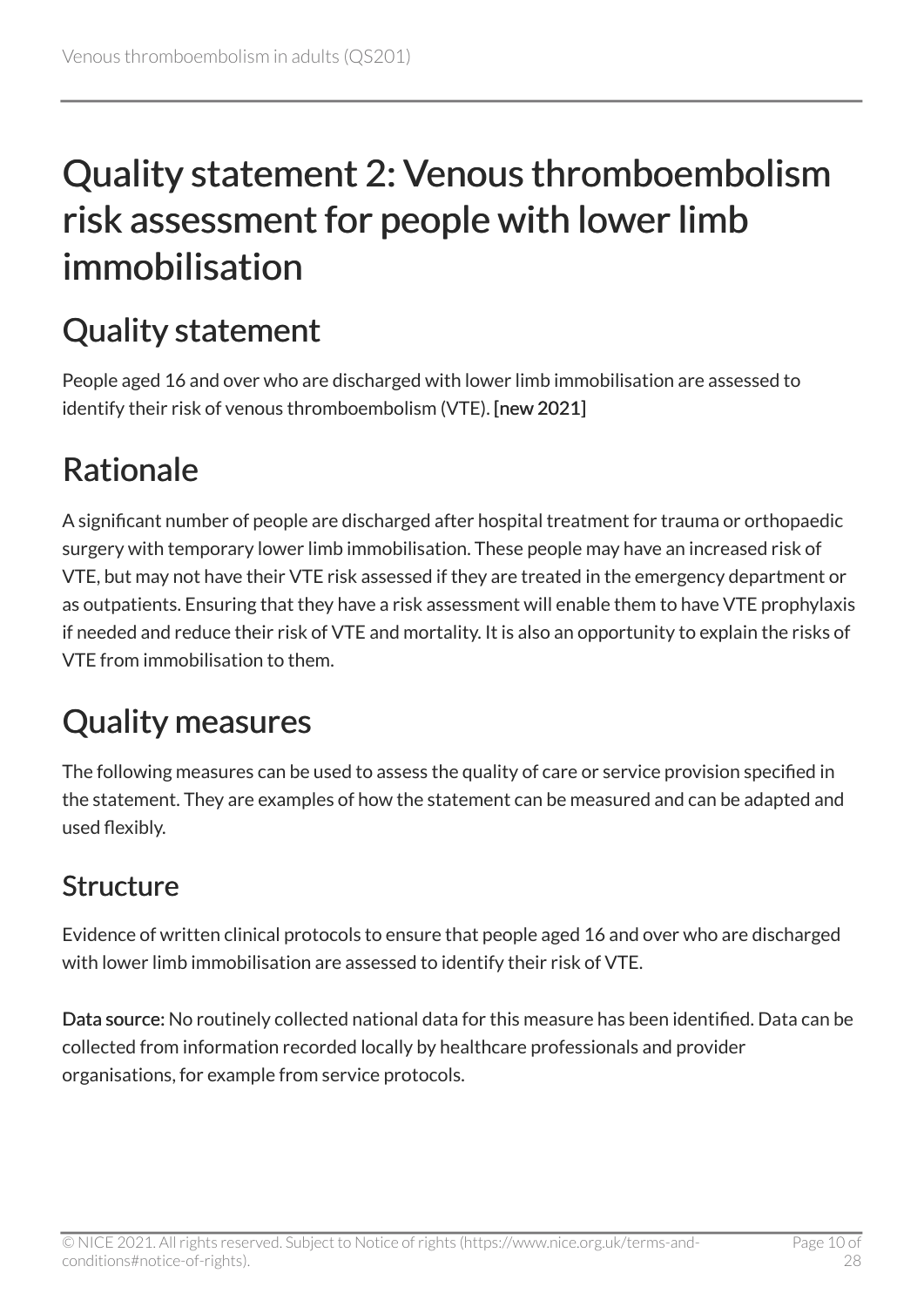#### **Process**

Proportion of people aged 16 and over who are discharged with lower limb immobilisation who are assessed to identify their risk of VTE.

Numerator – the number in the denominator who are assessed to identify their risk of VTE.

Denominator – the number of people aged 16 and over who are discharged with lower limb immobilisation.

Data source: No routinely collected national data for this measure has been identified. Data can be collected from information recorded locally by healthcare professionals and provider organisations, for example from patient records.

#### Outcome

Rates of thrombosis.

Data source: No routinely collected national data for this measure has been identified. Data can be collected from information recorded locally by healthcare professionals and provider organisations, for example from patient records.

### <span id="page-10-0"></span>What the quality statement means for different audiences

Service providers (secondary care services, such as orthopaedic departments, fracture clinics and emergency departments) ensure that written clinical protocols are in place so that people aged 16 and over who are discharged with lower limb immobilisation are assessed to identify their risk of VTE and to decide whether they need pharmacological VTE prophylaxis. They also have protocols on giving verbal and written information to people and their family members or carers about the signs and symptoms of VTE, how to reduce their risk of VTE and how to seek help if VTE is suspected, as well as the benefits and possible side effects of pharmacological VTE prophylaxis.

Healthcare professionals (such as doctors, allied health professionals, trauma teams and orthopaedic specialists) carry out a risk assessment for people aged 16 and over who are discharged with lower limb immobilisation to identify their risk of VTE and decide whether they need pharmacological VTE prophylaxis. They discuss the outcome of the assessment with the person and involve them in making decisions about pharmacological VTE prophylaxis if it is needed.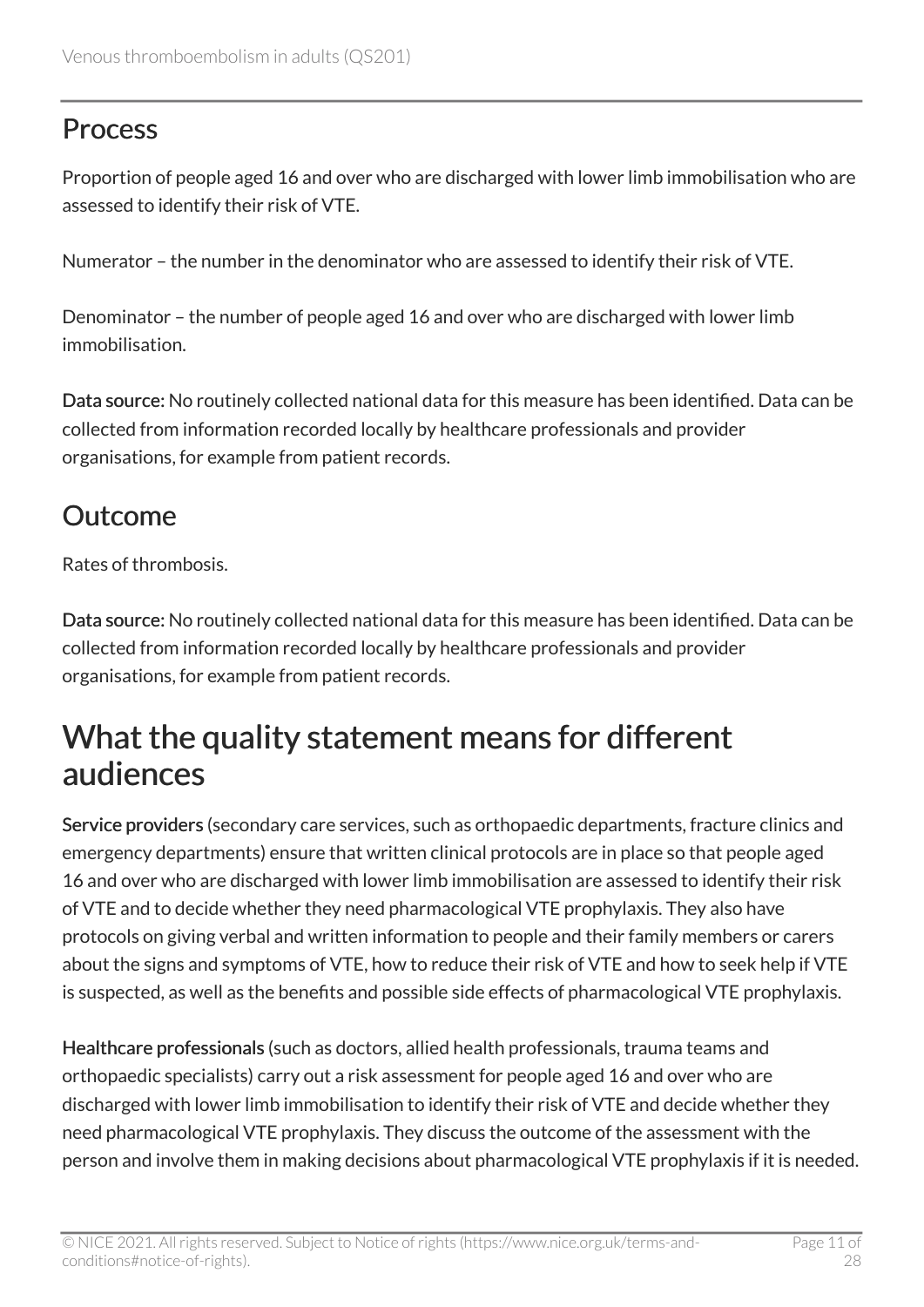They also give verbal and written information to people and their family members or carers about the signs and symptoms of VTE, how to reduce their risk of VTE and how to seek help if VTE is suspected, as well as the benefits and possible side effects of pharmacological VTE prophylaxis.

Commissioners (clinical commissioning groups) ensure that services have written clinical protocols in place so that people aged 16 and over who are discharged with lower limb immobilisation are assessed to identify their risk of VTE and to decide whether they need pharmacological VTE prophylaxis. They also ensure they have protocols on giving verbal and written information to people and their family members or carers about the signs and symptoms of VTE, how to reduce their risk of VTE and how to seek help if VTE is suspected, as well as the benefits and possible side effects of pharmacological VTE prophylaxis.

People aged 16 and over who have a limb that is affected in a way that means they are unable to bear weight on it when they are sent home from hospital (for example, with a leg in a plaster cast or splint) have an assessment to check whether they need to take medicine temporarily (until they can move their leg normally again) to prevent a blood clot developing. They discuss the result of the assessment with a healthcare professional and make decisions about taking the medicine if it is needed. Their healthcare professional explains and gives them written information about the signs and symptoms of blood clots, how to reduce their risk of getting a blood clot and what to do if they think they have one, as well as the benefits and possible side effects of medicine to prevent blood clots.

### <span id="page-11-0"></span>Source guidance

Venous thromboembolism in over [16s: reducing the risk of hospital-acquired deep vein thrombosis](https://www.nice.org.uk/guidance/ng89)  [or pulmonary embolism. NICE guideline NG89](https://www.nice.org.uk/guidance/ng89) (2018), recommendations 1.1.1 and 1.11.1

## <span id="page-11-1"></span>Definitions of terms used in this quality statement

#### Discharged with lower limb immobilisation

Discharged from the emergency department or from outpatient treatment with any clinical decision taken to temporarily manage the affected limb in a way that would prevent normal weightbearing status or use of that limb, or both.

[Adapted from [NICE's guideline on venous thromboembolism in over](https://www.nice.org.uk/guidance/ng89) 16s, terms used in this guideline and expert opinion]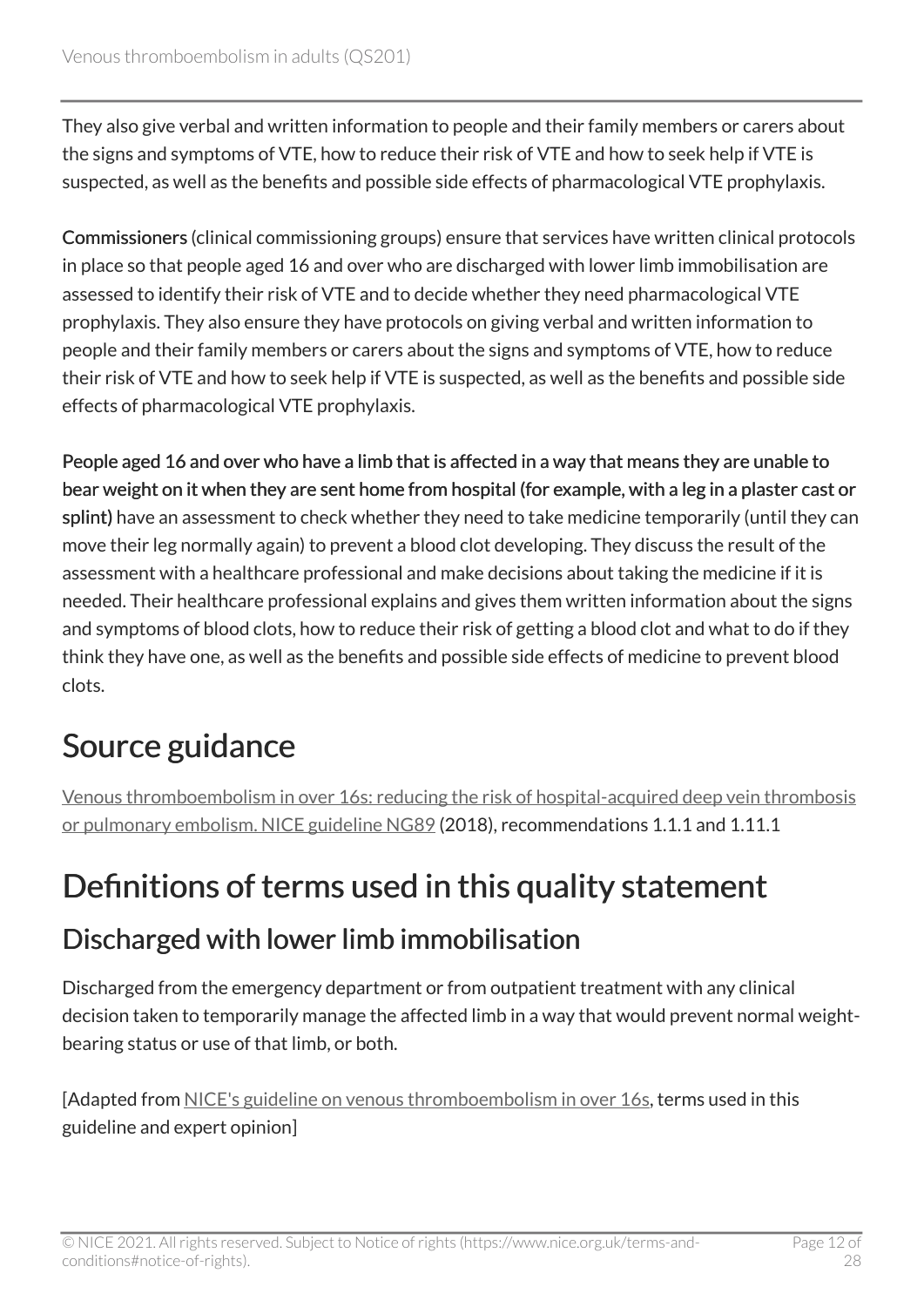## <span id="page-12-0"></span>Equality and diversity considerations

Statement 2 highlights that people are given verbal and written information on the signs and symptoms of venous thromboembolism (VTE), how to reduce their risk of VTE and how to seek help if VTE is suspected. Information should be in a format that suits their needs and preferences. It should be accessible to people who do not speak or read English, and it should be culturally appropriate and age appropriate. For people with additional needs related to a disability, impairment or sensory loss, information should also be provided as set out in [NHS England's](https://www.england.nhs.uk/ourwork/accessibleinfo/) [Accessible Information Standard](https://www.england.nhs.uk/ourwork/accessibleinfo/) or the equivalent standards for the devolved nations.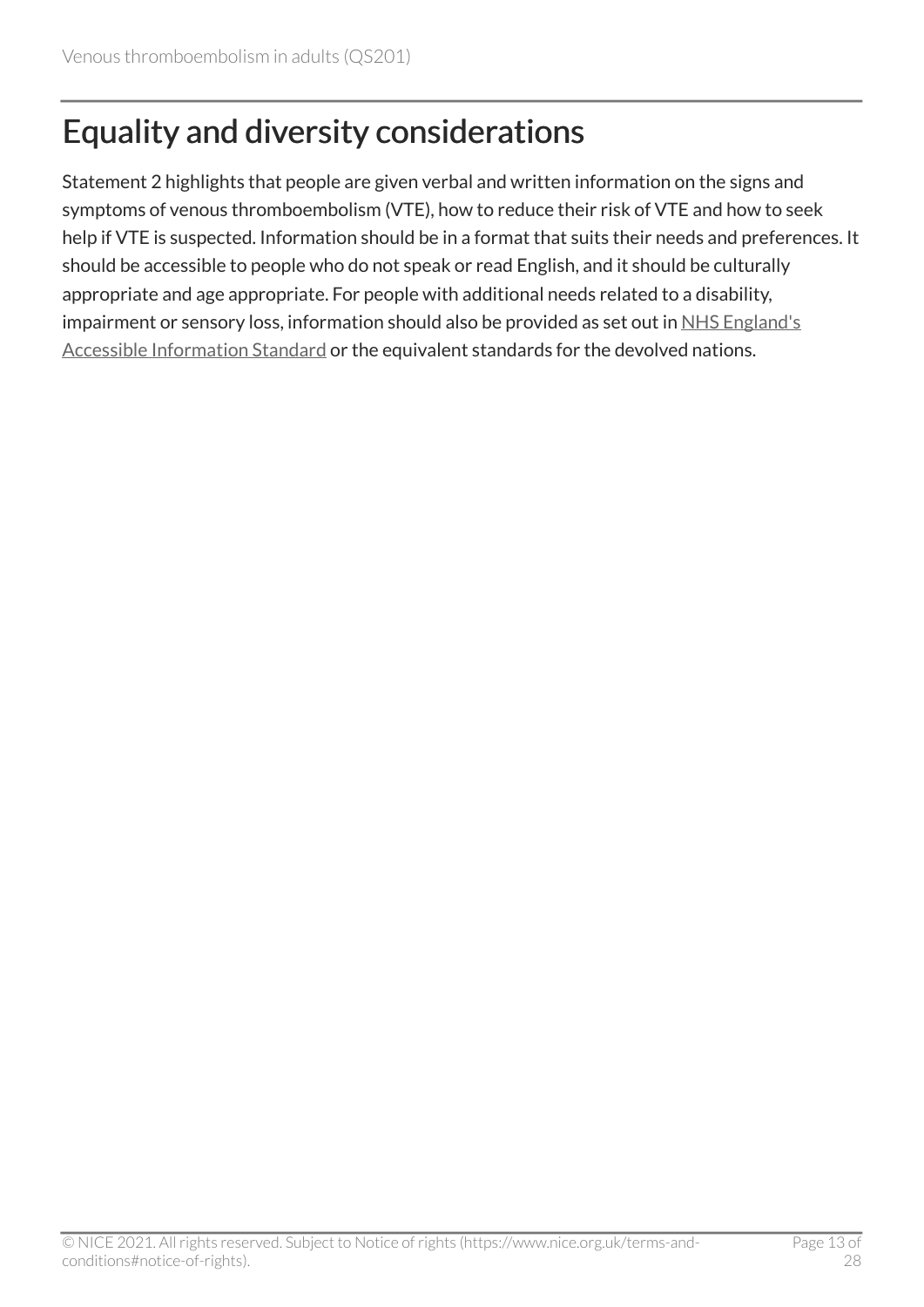## <span id="page-13-0"></span>Quality statement 3: Proximal leg vein ultrasound scan for a 'likely' deep vein thrombosis Wells score

## <span id="page-13-1"></span>Quality statement

People aged 18 and over with a deep vein thrombosis (DVT) Wells score of 2 points or more have a proximal leg vein ultrasound scan within 4 hours of it being requested. [2013, updated 2021]

## <span id="page-13-2"></span>Rationale

People aged 18 and over with a suspected DVT need to have a proximal leg vein ultrasound scan quickly to diagnose or rule out a DVT so that treatment can be started promptly if needed. The scan should be done within 4 hours of the request to avoid unnecessary interim anticoagulation treatment and, if DVT is ruled out, alternative diagnoses can be investigated promptly.

## <span id="page-13-3"></span>Quality measures

The following measures can be used to assess the quality of care or service provision specified in the statement. They are examples of how the statement can be measured and can be adapted and used flexibly.

### Structure

Evidence of the availability of staff to perform proximal leg vein ultrasound scans for people aged 18 and over with a DVT Wells score of 2 points or more within 4 hours of it being requested.

Data source: No routinely collected national data for this measure has been identified. Data can be collected from information recorded locally by healthcare professionals and provider organisations, for example from staff rotas.

#### Process

Proportion of people aged 18 and over with a DVT Wells score of 2 points or more who have a proximal leg vein ultrasound scan within 4 hours of it being requested.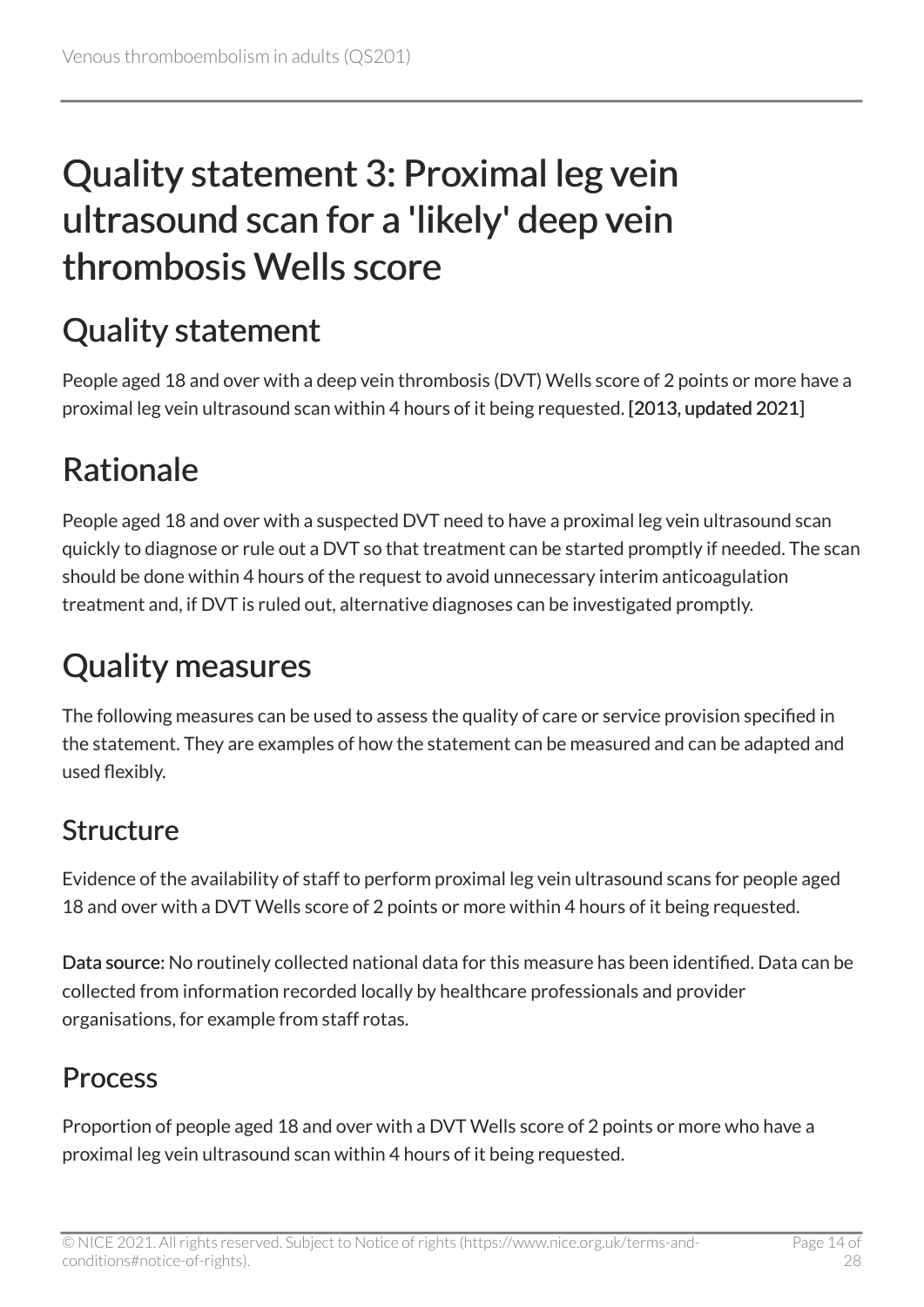Numerator – the number in the denominator who have a proximal leg vein ultrasound scan within 4 hours of it being requested.

Denominator – the number of people aged 18 and over with a DVT Wells score of 2 points or more.

Data source: No routinely collected national data for this measure has been identified. Data can be collected from information recorded locally by healthcare professionals and provider organisations, for example from patient records.

#### Outcome

Prescribing rates of interim therapeutic anticoagulation to prevent DVT.

Data source: No routinely collected national data for this measure has been identified. Data can be collected from information recorded locally by healthcare professionals and provider organisations, for example from prescribing systems.

### <span id="page-14-0"></span>What the quality statement means for different audiences

Service providers (such as secondary care services) ensure that ultrasound scanning equipment and staff are available to perform proximal leg vein ultrasound scans for people aged 18 and over with a DVT Wells score of 2 points or more within 4 hours of the scan being requested. They ensure that written clinical protocols are in place so that, if it is not possible to have the scan result within 4 hours, people are offered a D-dimer test, then interim therapeutic anticoagulation until the scan results are obtained (within 24 hours) and treatment is reviewed.

Healthcare professionals (such as GPs, specialists and nurses) are aware of referral pathways for proximal leg vein ultrasound scans, and refer people aged 18 and over with a DVT Wells score of 2 points or more to have this imaging. If it is not possible to obtain the scan result within 4 hours, they offer a D-dimer test, then interim therapeutic anticoagulation and an ultrasound scan within 24 hours.

Commissioners (such as clinical commissioning groups) ensure that services have referral pathways and written clinical protocols in place so that people aged 18 and over with a DVT Wells score of 2 points or more can have a proximal leg vein ultrasound scan within 4 hours of it being requested, or within 24 hours if this is not possible. They also ensure that services have the equipment and capacity to perform this imaging within this timeframe.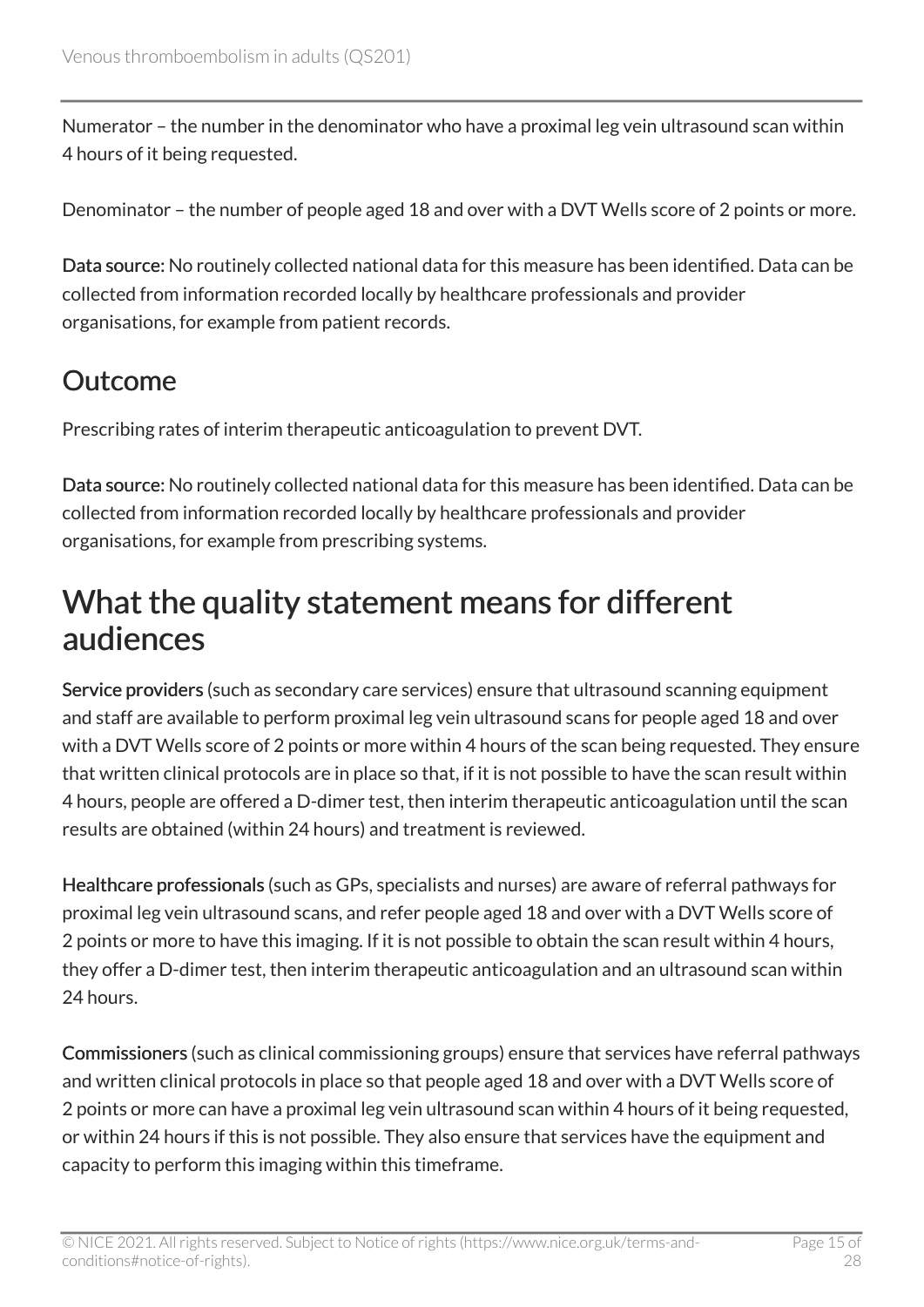People aged 18 and over who have signs and symptoms of a deep vein thrombosis (blood clot) and are referred for an ultrasound scan have the scan within 4 hours of the referral being made. If this is not possible, they are given the scan within 24 hours, and offered a blood test to measure a protein called D-dimer, which can indicate whether there is a blood clot, and an anticoagulant (medicine to treat blood clots) to take while waiting for the scan.

## <span id="page-15-0"></span>Source guidance

[Venous thromboembolic diseases: diagnosis, management and thrombophilia testing. NICE](https://www.nice.org.uk/guidance/ng158) [guideline NG158](https://www.nice.org.uk/guidance/ng158) (2020), recommendations 1.1.3 and 1.1.4

### <span id="page-15-1"></span>Definition of terms used in this quality statement

#### DVT Wells score of 2 points or more

A 'likely' DVT Wells score, which is a score that predicts the probability of DVT for people with suspected DVT, estimated using the Wells clinical prediction rule:

| <b>Clinical feature</b>                                                                                              | <b>Points</b> |
|----------------------------------------------------------------------------------------------------------------------|---------------|
| Active cancer (treatment ongoing, within 6 months, or palliative)                                                    | 1             |
| Paralysis, paresis or recent plaster immobilisation of the lower extremities                                         | 1             |
| Recently bedridden for 3 days or more, or major surgery within 12 weeks requiring<br>general or regional anaesthesia | 1             |
| Localised tenderness along the distribution of the deep venous system                                                | 1             |
| Entire leg swollen                                                                                                   | 1             |
| Calf swelling at least 3 cm larger than asymptomatic side                                                            | 1             |
| Pitting oedema confined to the symptomatic leg                                                                       | $\mathbf 1$   |
| Collateral superficial veins (non-varicose)                                                                          | 1             |
| Previously documented DVT                                                                                            | $\mathbf 1$   |
| An alternative diagnosis is at least as likely as DVT                                                                | $-2$          |
| Clinical probability simplified score                                                                                | <b>Points</b> |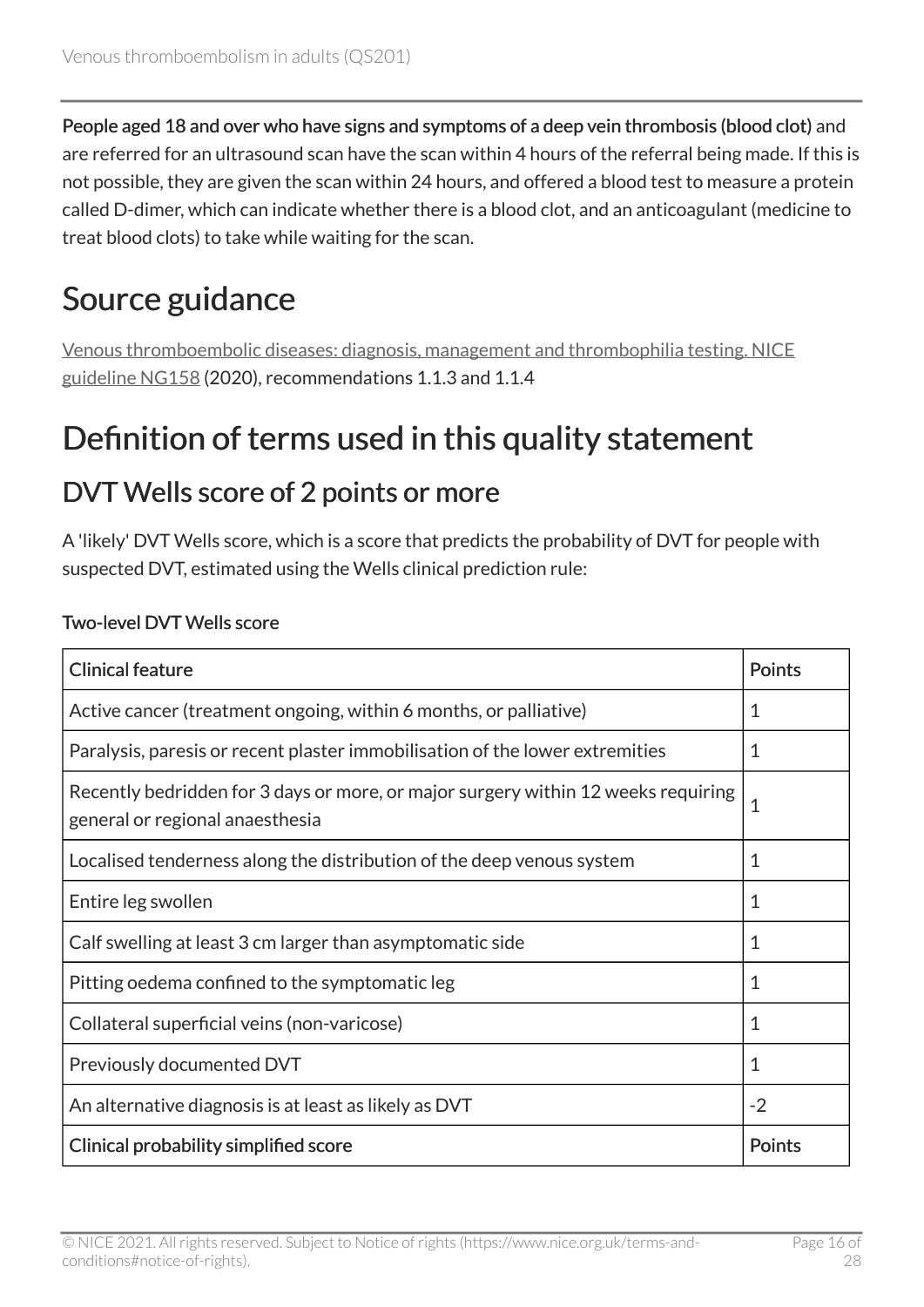| <b>Clinical feature</b> | Points              |
|-------------------------|---------------------|
| <b>DVT</b> likely       | 2 points or<br>more |
| DVT unlikely            | 1 point or<br>less  |

[[NICE's guideline on venous thromboembolic diseases](https://www.nice.org.uk/guidance/ng158), recommendation 1.1.2]

## <span id="page-16-0"></span>Equality and diversity considerations

[NICE's guideline on venous thromboembolic diseases](https://www.nice.org.uk/guidance/ng158) covers people aged 18 and over because the evidence for the recommendations focused on this age group. This statement applies to people aged 18 and over, but clinical judgement should be used when treating people aged between 16 and 18 for suspected DVT.

Heparins are a type of anticoagulant used to prevent VTE. They are of animal origin and this may be of concern to some people because of religious or ethical beliefs. The suitability, advantages and disadvantages of alternatives to heparin should be discussed with the person.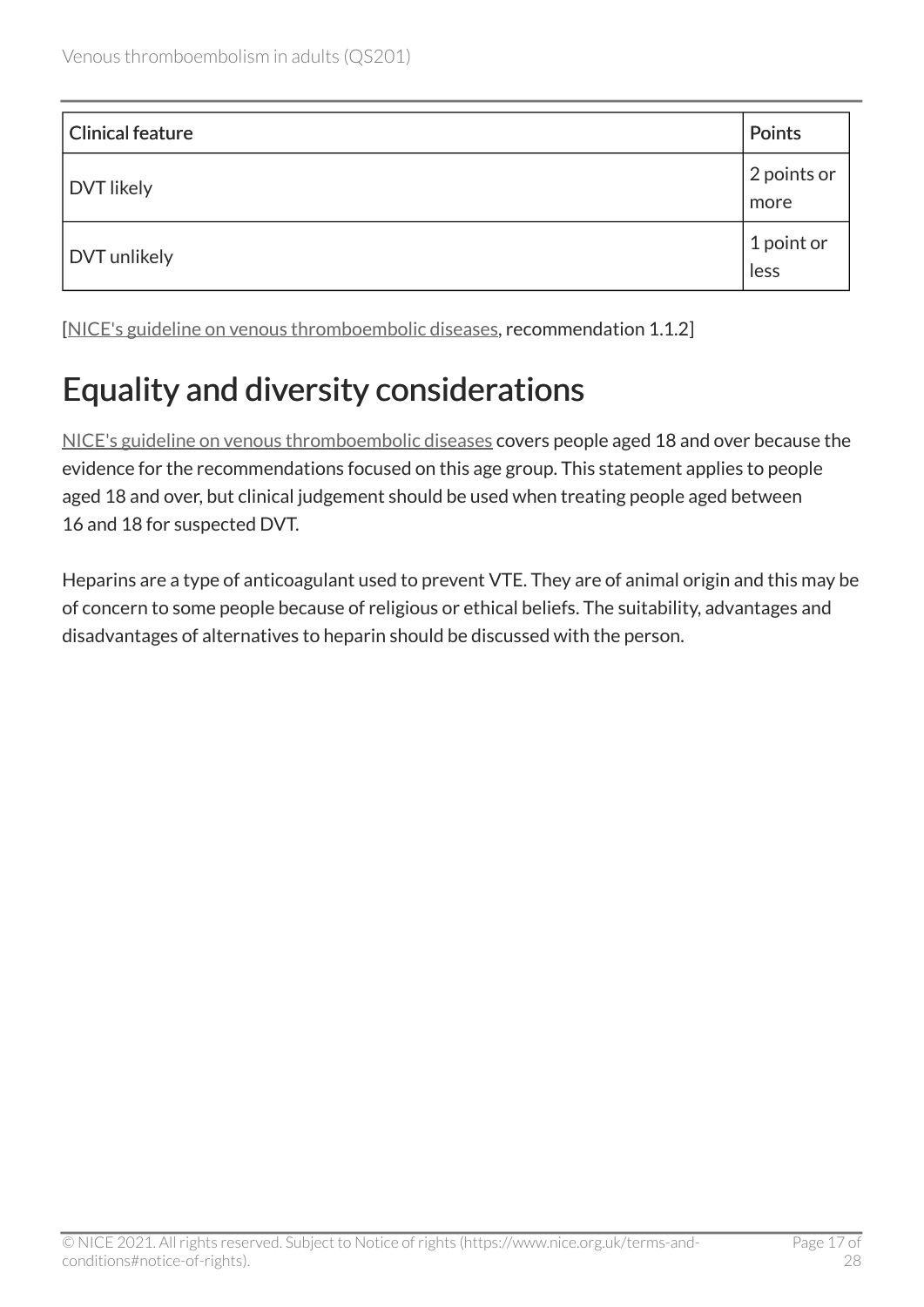## <span id="page-17-0"></span>Quality statement 4: Venous thromboembolism anticoagulation review

## <span id="page-17-1"></span>Quality statement

People aged 18 and over taking anticoagulation treatment after a venous thromboembolism (VTE) have a review at 3 months and then at least once a year if they continue to take it long term. [2013, updated 2021]

## <span id="page-17-2"></span>Rationale

The benefits of anticoagulation treatment for VTE prevention become less certain over time, and after 3 months treatment needs to be reviewed and a decision made about whether to continue or stop treatment. Reviewing long-term anticoagulation treatment for people who decide to continue it beyond 3 months ensures that treatment is guided by the person's changing balance of benefits and risks, and changes in their preferences over time. At a review, the information, advice and support provided to people when they started having anticoagulation treatment should be reviewed and updated.

## <span id="page-17-3"></span>Quality measures

The following measures can be used to assess the quality of care or service provision specified in the statement. They are examples of how the statement can be measured and can be adapted and used flexibly.

#### Structure

a) Evidence of local systems to identify and invite people aged 18 and over, taking anticoagulation treatment after a VTE for a review at 3 months.

Data source: No routinely collected national data for this measure has been identified. Data can be collected from information recorded locally by healthcare professionals and provider organisations, for example from service specifications.

b) Evidence of local systems to identify and invite people aged 18 and over taking long-term anticoagulation treatment after a VTE for a review at least once a year.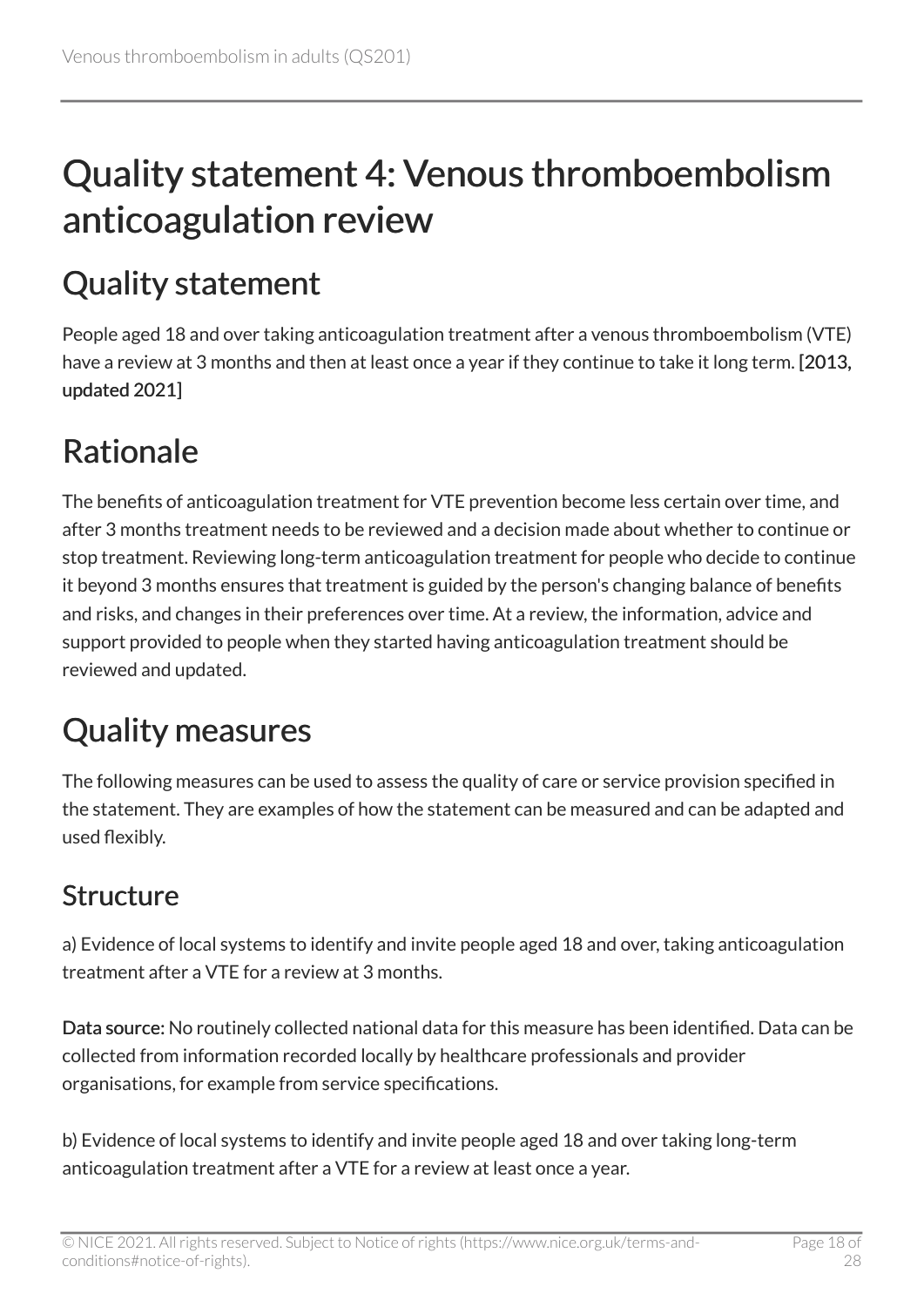Data source: No routinely collected national data for this measure has been identified. Data can be collected from information recorded locally by healthcare professionals and provider organisations, for example from service specifications.

#### Process

a) Proportion of people aged 18 and over taking anticoagulation treatment for 3 months after a VTE who have a review.

Numerator – the number in the denominator who have a review at 3 months.

Denominator – the number of people aged 18 and over taking anticoagulation treatment after a VTE.

Data source: No routinely collected national data for this measure has been identified. Data can be collected from information recorded locally by healthcare professionals and provider organisations, for example from patient records.

b) Proportion of people aged 18 and over taking long-term anticoagulation treatment for secondary prevention of VTE who have a review at least once a year.

Numerator – the number in the denominator who had a review in the previous year.

Denominator – the number of people aged 18 and over taking long-term anticoagulation treatment for secondary prevention of VTE.

Data source: No routinely collected national data for this measure has been identified. Data can be collected from information recorded locally by healthcare professionals and provider organisations, for example from patient records.

### <span id="page-18-0"></span>What the quality statement means for different audiences

Service providers (such as GP practices and secondary care services) ensure that local systems are in place to identify and invite people aged 18 and over taking anticoagulation treatment after a VTE for a review at 3 months and then at least once a year. They also ensure that staff have the time to carry out the reviews and that they review and update the information, advice and support given to people when they started having anticoagulation treatment.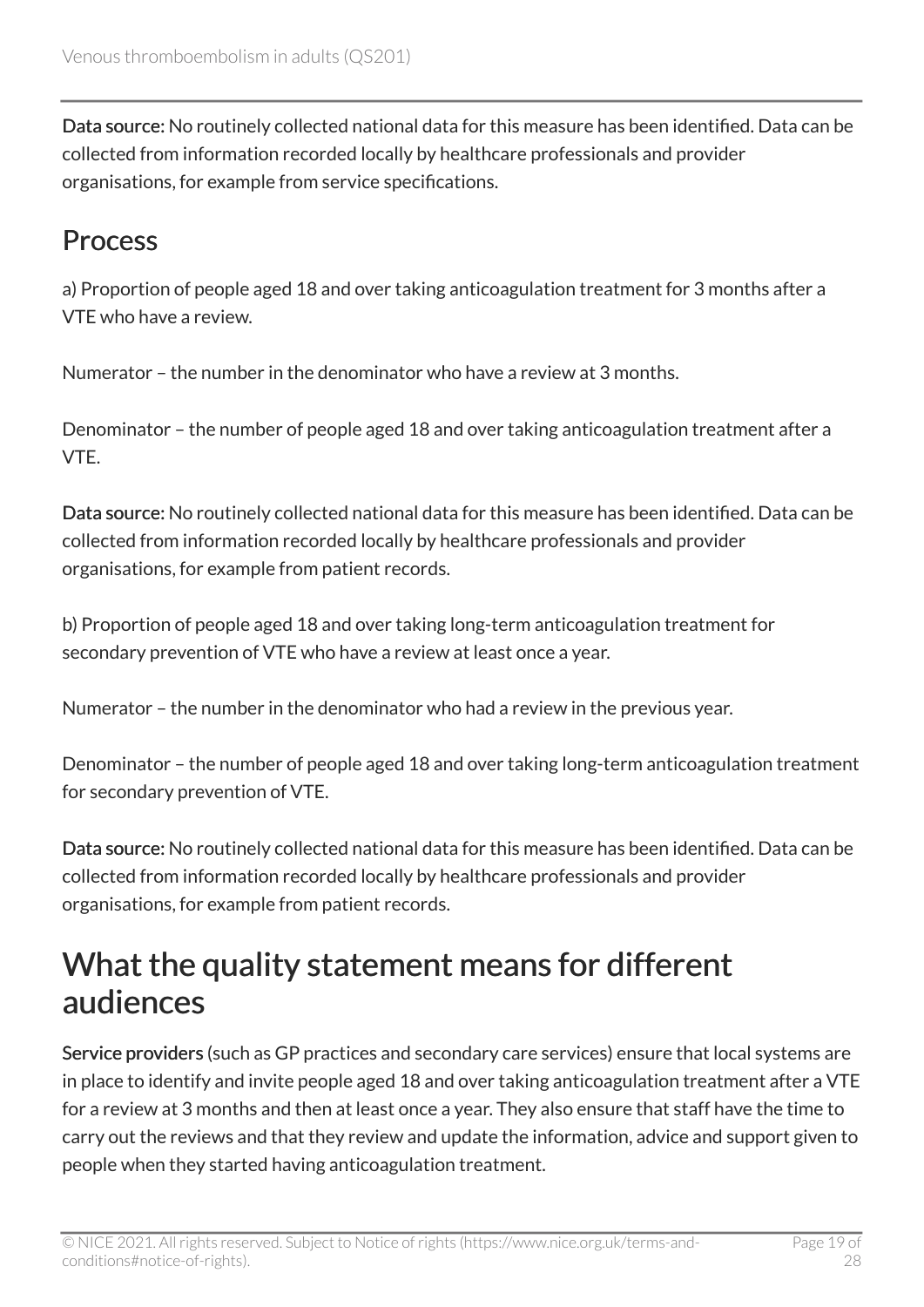Healthcare professionals (such as GPs, specialists and nurses) carry out a review for people aged 18 and over taking anticoagulation treatment after a VTE after 3 months of treatment to discuss the benefits and risks of continuing, stopping or changing the anticoagulant. They give people information about when their anticoagulation will next be reviewed. They also carry out a review for people taking long-term anticoagulation treatment for secondary prevention of VTE at least once a year to review general health, risk of VTE recurrence, bleeding risk, adherence, side effects and treatment preferences. They make sure that they review and update the information, advice and support given to people when they started having anticoagulation treatment.

Commissioners (such as clinical commissioning groups and NHS England) ensure that services have local systems in place to identify and invite for review people aged 18 and over taking anticoagulation treatment after a VTE at 3 months after starting treatment and adults taking longterm anticoagulation treatment for secondary prevention of VTE at least once a year. They also ensure that services have the capacity to carry out the reviews and to review and update the information, advice and support given to people when they started having anticoagulation treatment.

People aged 18 and over who have had a blood clot and are taking an anticoagulant (medicine to prevent another blood clot) have a review at 3 months to discuss whether to continue or stop taking the anticoagulant, or change to a different anticoagulant. If they continue the anticoagulant, they have a review at least once a year. The information, advice and support they were given when they started having anticoagulation treatment is reviewed and updated, and they are also given information about when their treatment reviews will be scheduled.

## <span id="page-19-0"></span>Source guidance

[Venous thromboembolic diseases: diagnosis, management and thrombophilia testing. NICE](https://www.nice.org.uk/guidance/ng158) [guideline NG158](https://www.nice.org.uk/guidance/ng158) (2020), recommendations 1.4.1 and 1.4.12

## <span id="page-19-1"></span>Definitions of terms used in this quality statement

#### Review at 3 months

A review after 3 months of anticoagulation treatment to assess and discuss the benefits and risks of continuing, stopping or changing the anticoagulant with the person having treatment, and to review and update the information, advice and support given when they started having anticoagulation treatment. [Adapted from [NICE's guideline on venous thromboembolic diseases](https://www.nice.org.uk/guidance/ng158), recommendation 1.4.1 and expert opinion].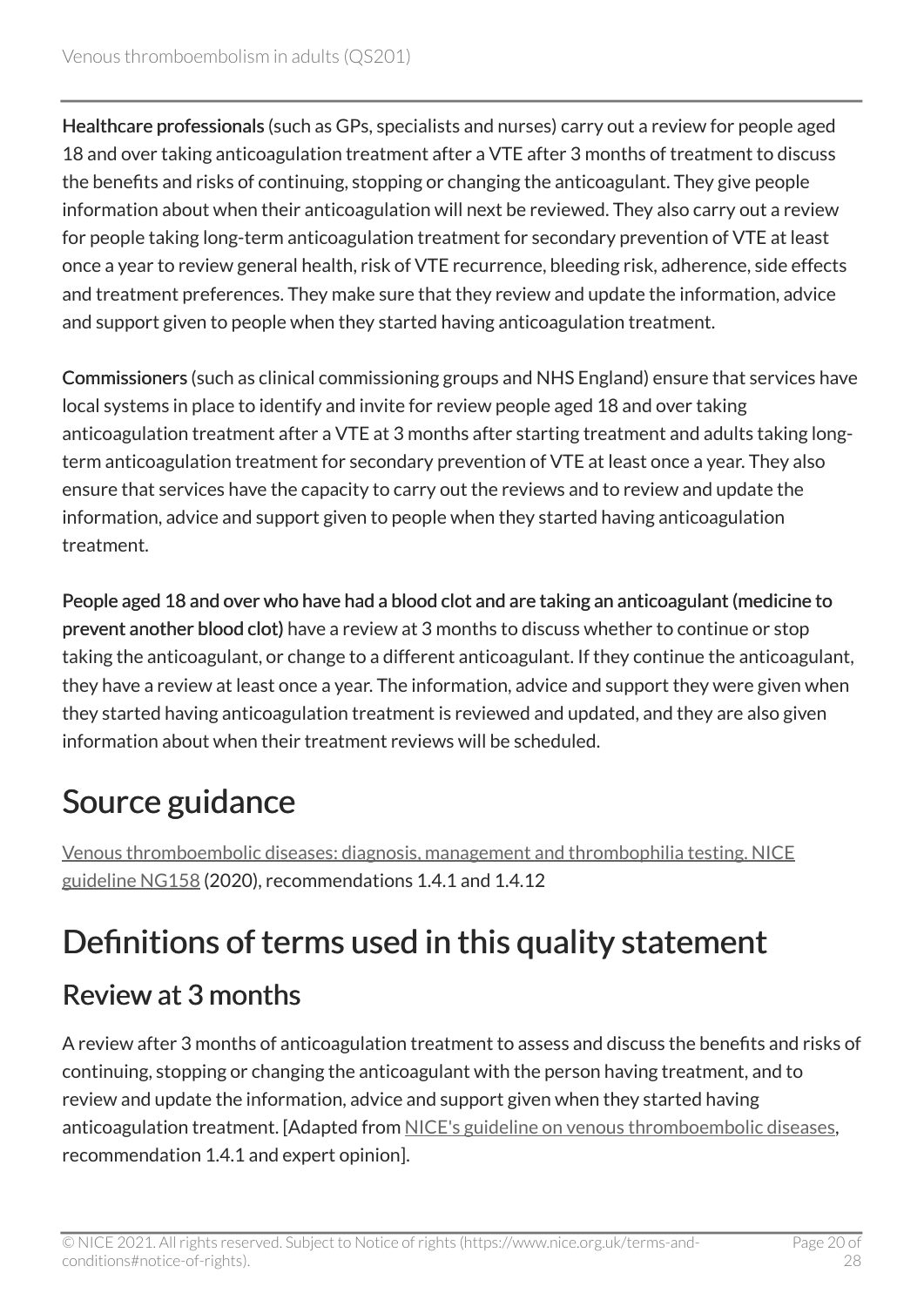#### Review at least once a year

A review of general health, risk of VTE recurrence, bleeding risk and treatment preferences and to review and update the information, advice and support given when they started treatment for people taking long-term anticoagulation treatment.

[Adapted from [NICE's guideline on venous thromboembolic diseases](https://www.nice.org.uk/guidance/ng158), recommendation 1.4.12]

## <span id="page-20-0"></span>Equality and diversity considerations

[NICE's guideline on venous thromboembolic diseases](https://www.nice.org.uk/guidance/ng158) covers people aged 18 and over because the evidence for the recommendations focused on this age group. This statement applies to people aged 18 and over, but clinical judgement should be used when treating people aged under 18 taking anticoagulation treatment after a VTE.

Information given to people should be in a format that suits their needs and preferences. The reviews should be accessible to people who do not speak or read English, and it should be culturally appropriate and age appropriate. For people with additional needs related to a disability, impairment or sensory loss, information should also be provided as set out in [NHS England's](https://www.england.nhs.uk/ourwork/accessibleinfo/) [Accessible Information Standard](https://www.england.nhs.uk/ourwork/accessibleinfo/) or the equivalent standards for the devolved nations.

Heparins are a type of anticoagulant used to treat VTE. They are of animal origin and this may be of concern to some people because of religious or ethical beliefs. The suitability, advantages and disadvantages of alternatives to heparin should be discussed with the person.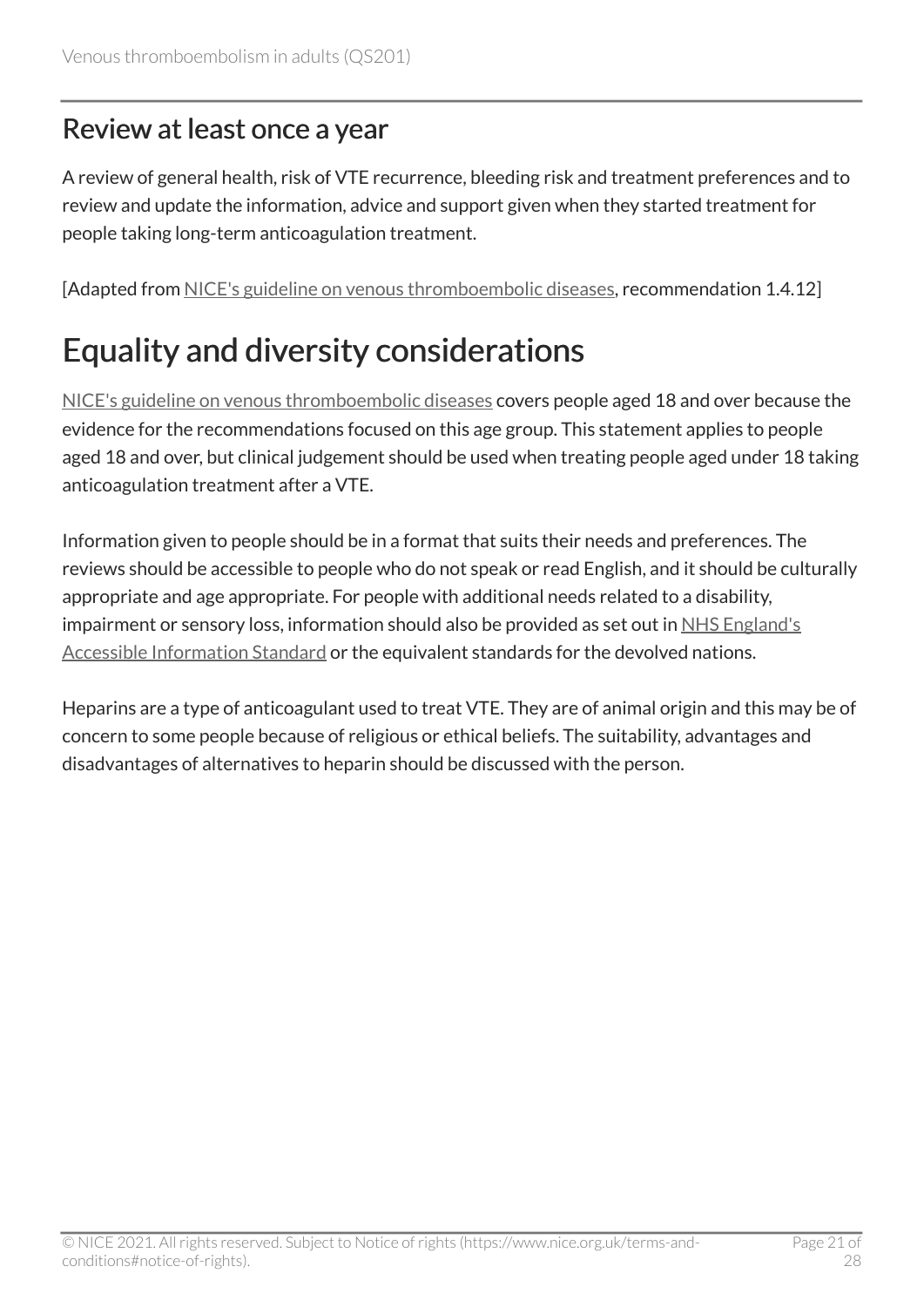## <span id="page-21-0"></span>Quality statement 5: Follow-up for outpatients with low-risk pulmonary embolism

## <span id="page-21-1"></span>Quality statement

People aged 18 and over having outpatient treatment for suspected or confirmed low-risk pulmonary embolism (PE) have an agreed plan for monitoring and follow-up. [new 2021]

## <span id="page-21-2"></span>Rationale

Having clear arrangements for monitoring and follow-up for outpatients ensures that they receive the same quality of care from secondary care services as inpatients. Patients should have a written plan that makes them aware of signs to look out for and how and when to get help when needed. This will help to ensure that people having outpatient treatment for suspected or confirmed PE act in a timely manner before things worsen. Specialist services with expertise in thrombosis may not be available at all times, so it is important that the plan also includes information about who they can contact if they need advice outside normal service hours.

## <span id="page-21-3"></span>Quality measures

The following measures can be used to assess the quality of care or service provision specified in the statement. They are examples of how the statement can be measured and can be adapted and used flexibly.

### Structure

a) Evidence of local arrangements to ensure that people aged 18 and over having outpatient treatment for suspected or confirmed low-risk PE have an agreed plan for monitoring and follow-up.

Data source: No routinely collected national data for this measure has been identified. Data can be collected from information recorded locally by healthcare professionals and provider organisations, for example from service specifications or local protocols.

b) Evidence that information is available for people aged 18 and over having outpatient treatment for suspected or confirmed low-risk PE on symptoms and signs to look out for, and contact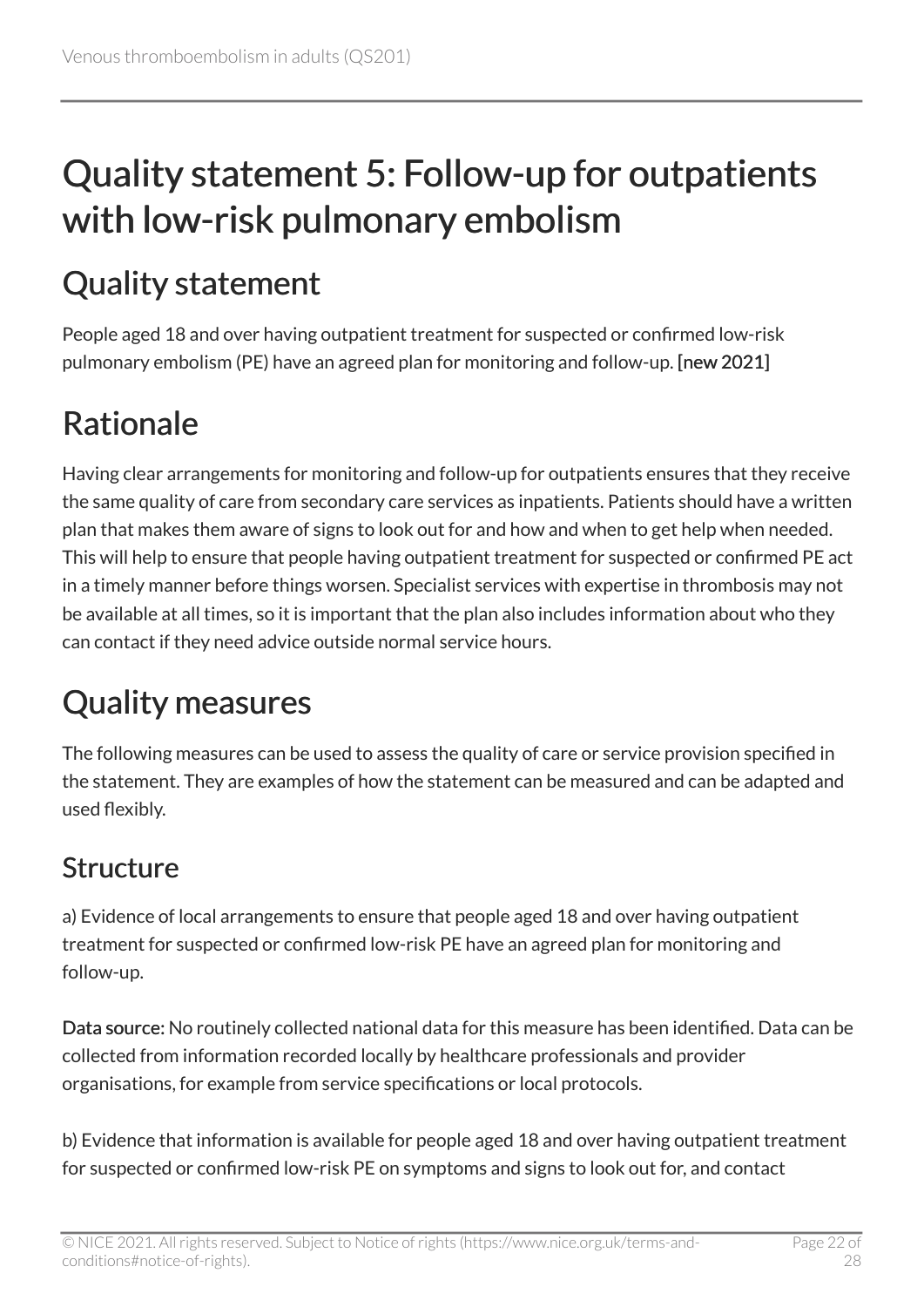information for healthcare professionals they can discuss concerns with.

Data source: No routinely collected national data for this measure has been identified. Data can be collected from information recorded locally by healthcare professionals and provider organisations, for example from information leaflets.

#### Process

Proportion of people aged 18 and over having outpatient treatment for suspected or confirmed low-risk PE who have an agreed plan for monitoring and follow-up.

Numerator – the number in the denominator who have an agreed plan for monitoring and follow-up.

Denominator – the number of people aged 18 and over having outpatient treatment for suspected or confirmed low-risk PE.

Data source: No routinely collected national data for this measure has been identified. Data can be collected from information recorded locally by healthcare professionals and provider organisations, for example from patient records.

#### Outcome

Rates of emergency admissions to hospital for people aged 18 and over having outpatient treatment for low-risk PE.

Data source: No routinely collected national data for this measure has been identified. Data can be collected from information recorded locally by healthcare professionals and provider organisations, for example from case records.

### <span id="page-22-0"></span>What the quality statement means for different audiences

Service providers (such as secondary care services) ensure that healthcare professionals have the time and resources to discuss and agree a plan for monitoring and follow-up with people having outpatient treatment for suspected or confirmed low-risk PE.

Healthcare professionals (such as specialists, specialist nurses and allied health professionals)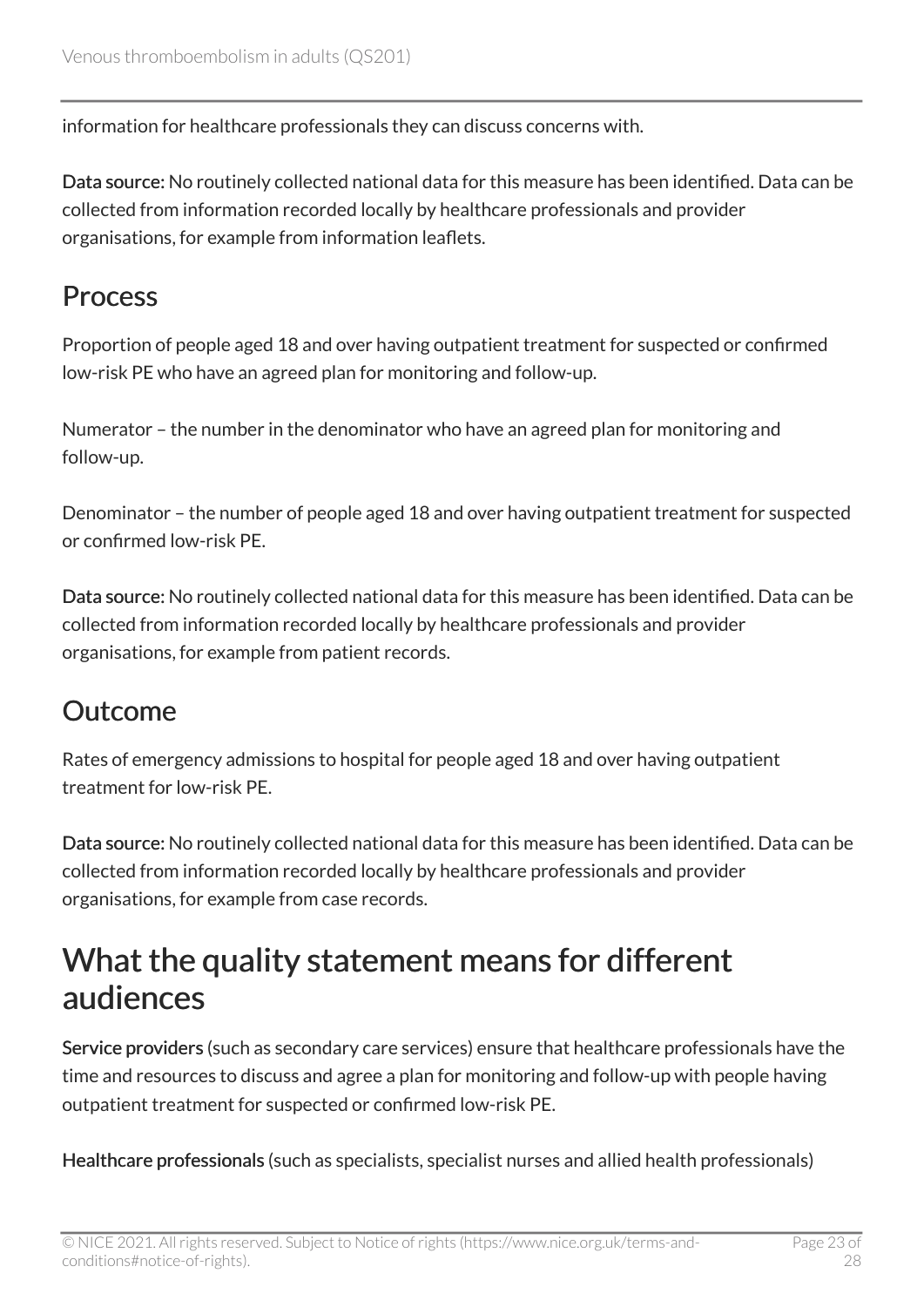discuss and agree a plan for monitoring and follow-up with people having outpatient treatment for suspected or confirmed low-risk PE. They provide them with written information on symptoms and signs to look out for, direct contact details of a healthcare professional or team with expertise in thrombosis to discuss concerns with, and information about out-of-hours services they can contact when their secondary care healthcare team is not available. They should provide adequate information to enable people to make an informed decision about outpatient management.

Commissioners (such as clinical commissioning groups) ensure that services have the capacity and resources to discuss and agree a plan for monitoring and follow-up with people having outpatient treatment for suspected or confirmed low-risk PE.

People who are having outpatient treatment for a pulmonary embolism are given written information on signs and symptoms they should look out for and who to contact if they need help or advice, including out-of-hours services.

## <span id="page-23-0"></span>Source guidance

[Venous thromboembolic diseases: diagnosis, management and thrombophilia testing. NICE](https://www.nice.org.uk/guidance/ng158) [guideline NG158](https://www.nice.org.uk/guidance/ng158) (2020), recommendation 1.2.4

## <span id="page-23-1"></span>Definition of terms used in this quality statement

#### Agreed plan for follow-up

A plan for follow-up that is agreed with the person having outpatient treatment for suspected or confirmed low-risk PE. They should be given:

- written information on symptoms and signs to look out for, including the potential complications of thrombosis and of treatment
- direct contact details of a healthcare professional or team with expertise in thrombosis who can discuss any new symptoms or signs, or other concerns
- information about out-of-hours services they can contact when their healthcare team is not available.

[[NICE's guideline on venous thromboembolic diseases](https://www.nice.org.uk/guidance/ng158), recommendation 1.2.4]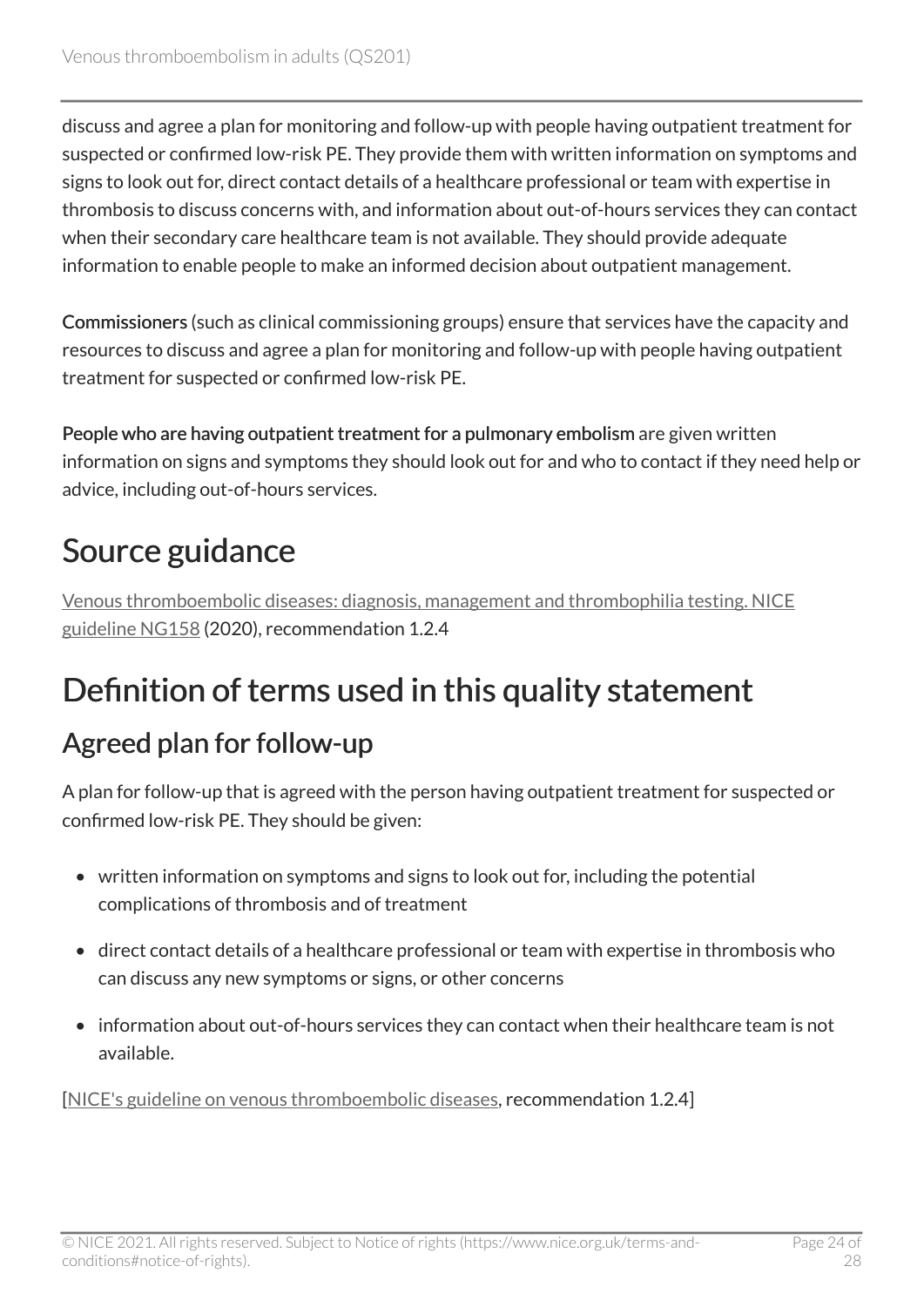## <span id="page-24-0"></span>Equality and diversity considerations

[NICE's guideline on venous thromboembolic diseases](https://www.nice.org.uk/guidance/ng158) covers people aged 18 and over as the evidence for the recommendations focused on this age group. This statement applies to people aged 18 and over, but clinical judgement should be used when treating people aged under 18 having outpatient treatment for suspected or confirmed low-risk PE.

Statement 5 highlights that people are given written information on symptoms and signs to look out for, including the potential complications of thrombosis and of treatment. Information should be in a format that suits their needs and preferences. It should be accessible to people who do not speak or read English, and it should be culturally appropriate and age appropriate. For people with additional needs related to a disability, impairment or sensory loss, information should also be provided as set out in [NHS England's Accessible Information Standard](https://www.england.nhs.uk/ourwork/accessibleinfo/) or the equivalent standards for the devolved nations.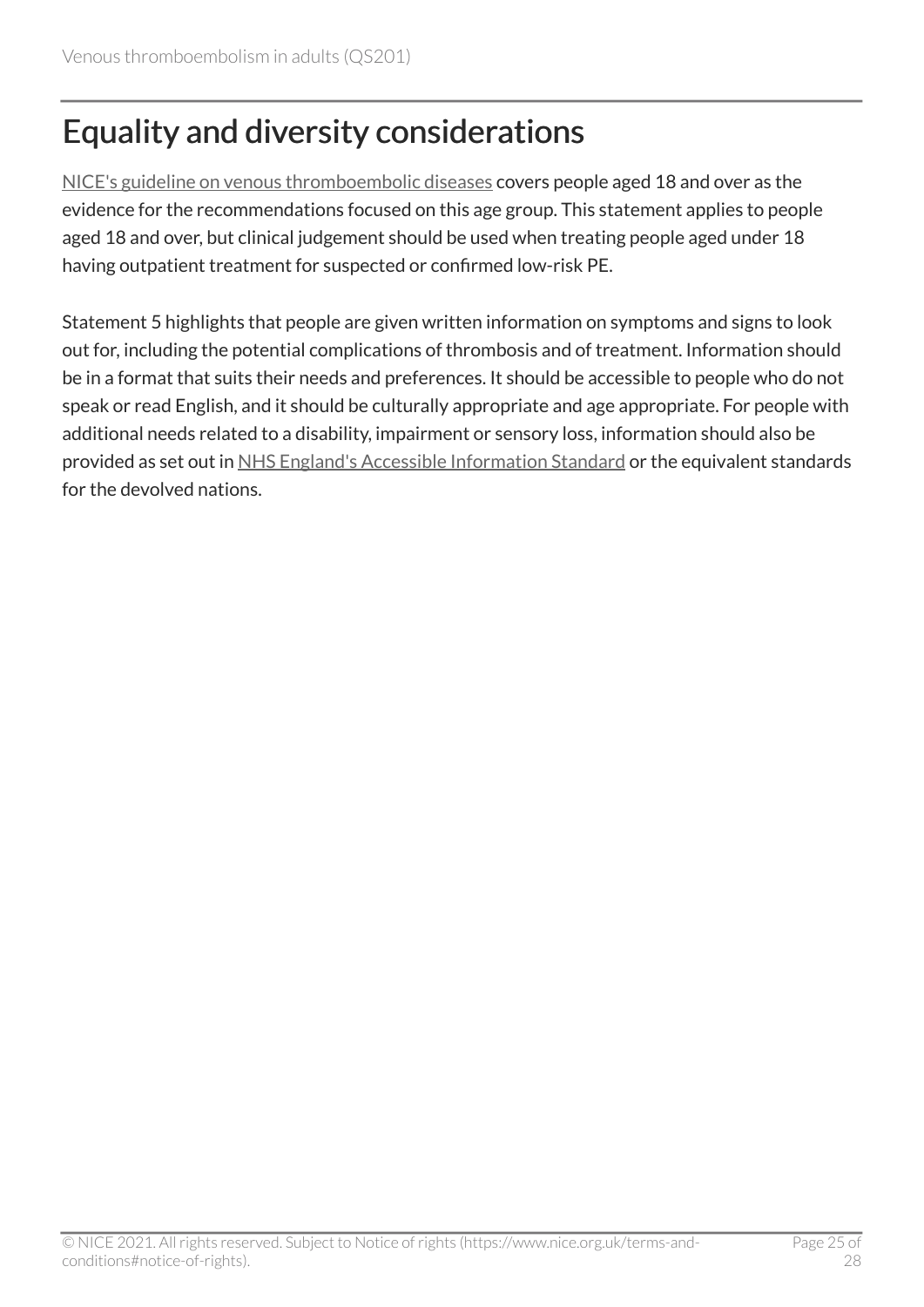## <span id="page-25-0"></span>Update information

August 2021: This quality standard updates and replaces the quality standards on venous thromboembolism in adults: reducing the risk in hospital (published June 2010), and venous thromboembolism in adults: diagnosis and management (published March 2013). The topic was identified for update following the annual review of quality standards. The review identified:

- changes in the priority areas for improvement
- new guidance on [venous thromboembolic diseases: diagnosis, management and thrombophilia](https://www.nice.org.uk/guidance/ng158) [testing \(NG158\)](https://www.nice.org.uk/guidance/ng158)
- that the quality standards on venous thromboembolism in adults: reducing the risk in hospital (QS3) and venous thromboembolism in adults: diagnosis and management (QS29) should be combined.

Statements are marked as:

- [new 2021] if the statement covers a new area for quality improvement
- [2010 or 2013, updated 2021] if the statement covers an area for quality improvement included in the 2010 or 2013 quality standard and has been updated.

The statement numbered 5 in the 2010 version has been updated and is included in the updated quality standard, marked as [2010, updated 2021].

Statements numbered 2 and 8 in the 2013 version have been updated and are included in the updated quality standard, marked as [2013, updated 2021].

The [2010 quality standard on venous thromboembolism in adults: reducing the risk in hospital](https://www.nice.org.uk/guidance/qs201/documents) and the [2013 quality standard for venous thromboembolism in adults: diagnosis and management](https://www.nice.org.uk/guidance/qs201/documents) are available as PDFs.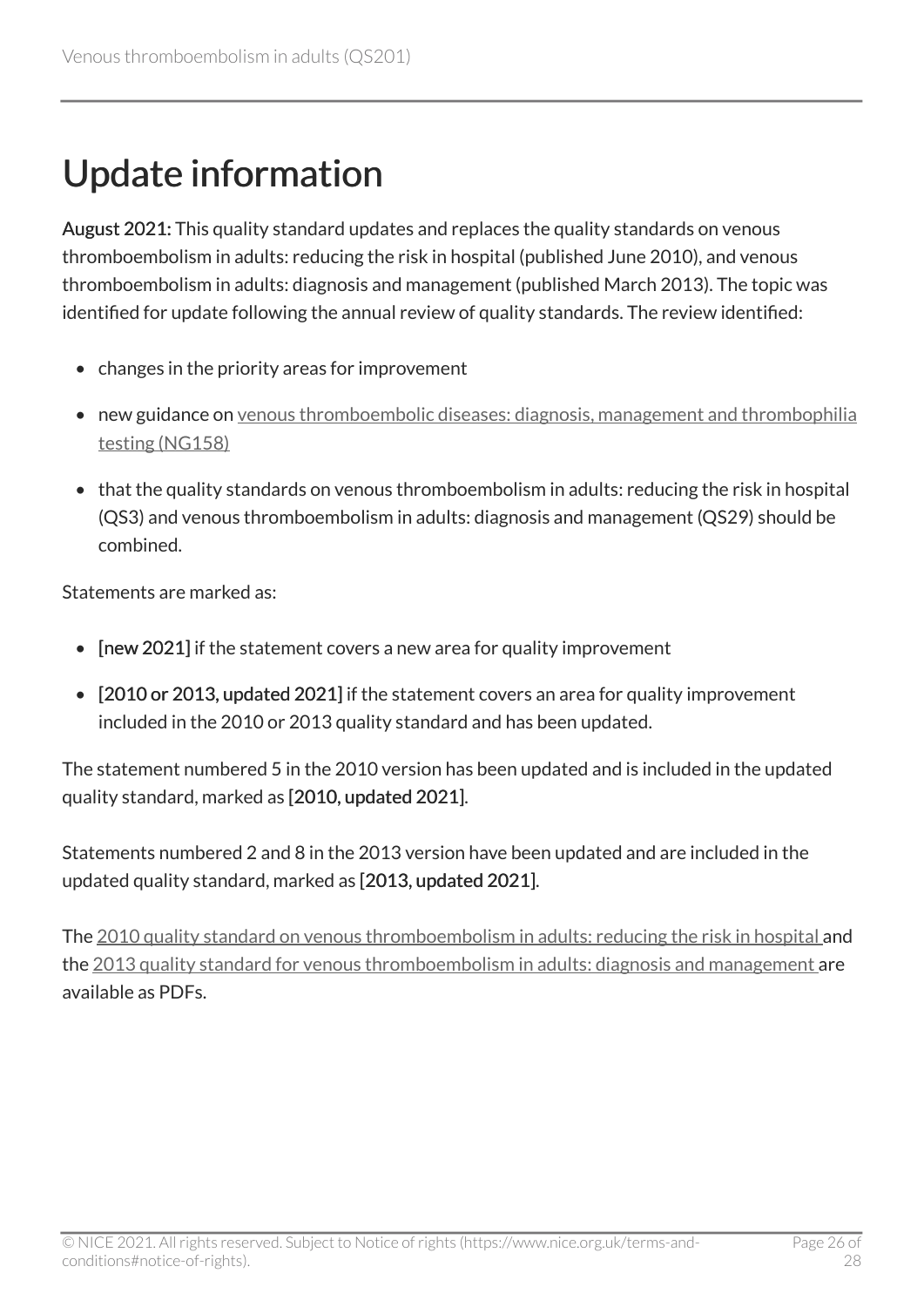## <span id="page-26-0"></span>About this quality standard

NICE quality standards describe high-priority areas for quality improvement in a defined care or service area. Each standard consists of a prioritised set of specific, concise and measurable statements. NICE quality standards draw on existing NICE or NICE-accredited guidance that provides an underpinning, comprehensive set of recommendations, and are designed to support the measurement of improvement.

Expected levels of achievement for quality measures are not specified. Quality standards are intended to drive up the quality of care, and so achievement levels of 100% should be aspired to (or 0% if the quality statement states that something should not be done). However, this may not always be appropriate in practice. Taking account of safety, shared decision making, choice and professional judgement, desired levels of achievement should be defined locally.

Information about [how NICE quality standards are developed](https://www.nice.org.uk/standards-and-indicators/timeline-developing-quality-standards) is available from the NICE website.

See our [webpage on quality standard advisory committees](http://www.nice.org.uk/Get-Involved/Meetings-in-public/Quality-Standards-Advisory-Committee) for details of standing committee 3 members who advised on this quality standard. Information about the topic experts invited to join the standing members is available from the [webpage for this quality standard.](https://www.nice.org.uk/guidance/qs201/documents)

This quality standard has been included in the [NICE Pathway on venous thromboembolism,](https://pathways.nice.org.uk/pathways/venous-thromboembolism) which brings together everything we have said on a topic in an interactive flowchart.

NICE has produced a [quality standard service improvement template](https://www.nice.org.uk/guidance/qs201/resources) to help providers make an initial assessment of their service compared with a selection of quality statements. This tool is updated monthly to include new quality standards.

NICE guidance and quality standards apply in England and Wales. Decisions on how they apply in Scotland and Northern Ireland are made by the Scottish government and Northern Ireland Executive. NICE quality standards may include references to organisations or people responsible for commissioning or providing care that may be relevant only to England.

### <span id="page-26-1"></span>Resource impact

NICE quality standards should be achievable by local services. The potential resource impact is considered by the quality standards advisory committee, drawing on resource impact work for the source guidance. Organisations are encouraged to use the resource impact products for the source